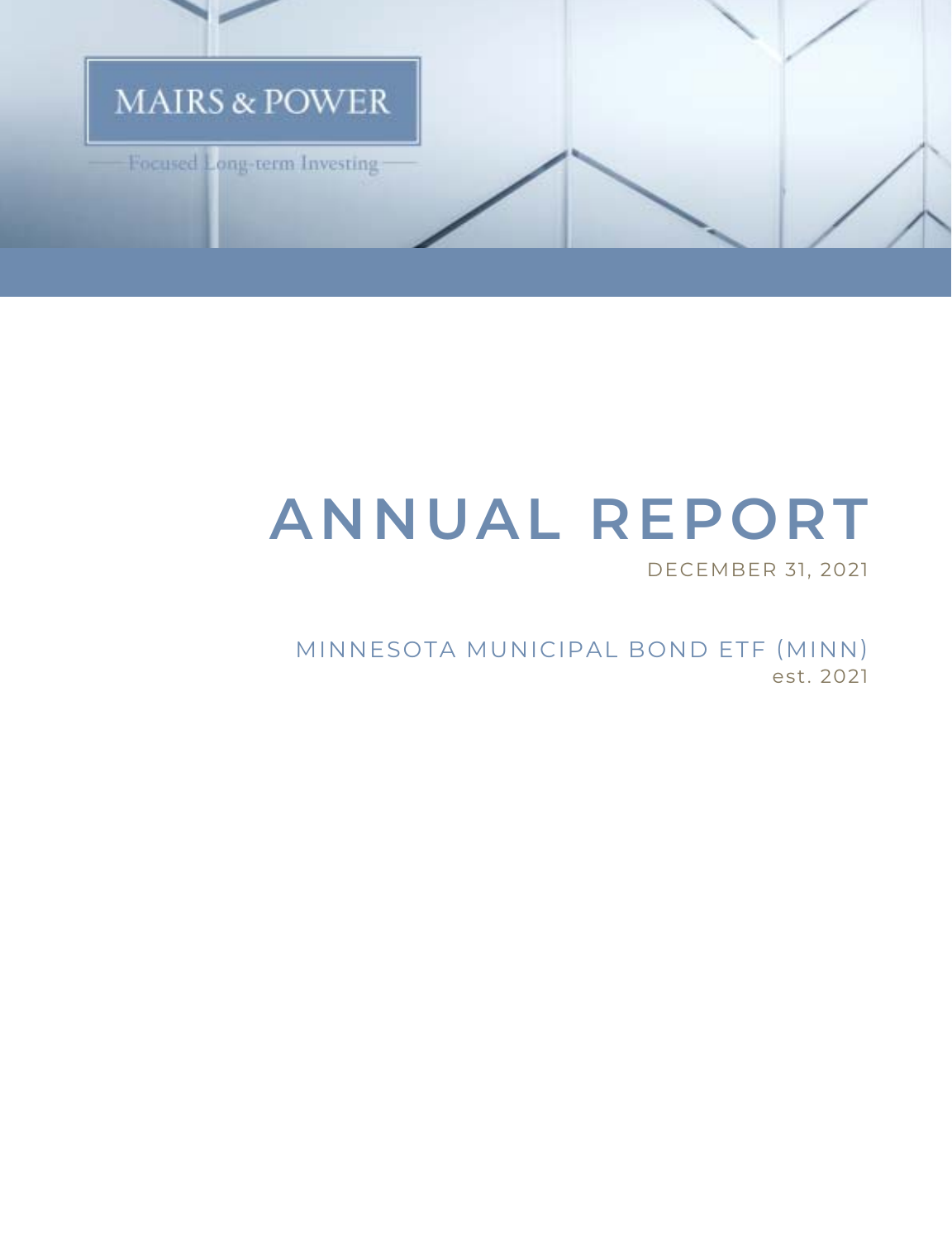# **MAIRS & POWER MINNESOTA MUNICIPAL BOND ETF (unaudited)**

#### **To Our Shareholders:**

The Mairs & Power Minnesota Municipal Bond ETF (the "Fund") delivered a total return of 1.29% (NAV) and 1.32% (Market Price) since inception on March 11, 2021. During the same period, the Bloomberg Minnesota Municipal Total Return (TR) Index (the "Index"), the Fund's benchmark, had a total return of 1.06%.

Since launch on March 11, the Fund has become fully invested as inflows of cash have been prudently put to work. Over one-third of money invested was put to work in the new issue market, directly funding Minnesota issuers.

The municipal bond market saw record issuance in 2021 with over \$460 billion in issuance across the country. Several strategists are calling for another record year in 2022, with some estimates of over a 10% increase in issuance from 2021. Demand for higher yielding debt saw high yield municipal bonds handily outperform higher quality bonds, with spreads compressing meaningfully over the course of the year, while some high yield focused funds closed to new investors due to a demand/supply mismatch. Minnesota specific issuance was a different story as the exempt Minnesota issuance (the Fund's focus) was down 18% from the prior year to just under \$5 billion. In fact, 2021 represented the second lowest Minnesota exempt issuance in the past decade. We are hopeful that 2022 will bring about renewed issuance and opportunity as projects go forward and investment picks up coming out of COVID.

The biggest news to come out of the Minnesota Capitol lately was the \$7.7 billion projected surplus for fiscal years 2022-2023, a result of what we believe to be the ongoing strength of Minnesota's economy. Unemployment remains lower than the country, although the labor force in the state is still about 84,000 people lower than when the pandemic began. The Fund has invested roughly 2/3 in state and local general obligation bonds, where credit quality is largely driven by the state level finances that then trickle down. Moody's had already raised the outlook for the state to positive, which means the state could become one of the states with three AAA ratings from each of the credit agencies.

New issuance since launch has been relatively in-line with historical standards, but there is substantial demand for tax exempt paper as seen through fund flows in municipal bond funds. The supply is not satiating demand, and issuers have been able to use coupon structures that would be disadvantageous in a rising rate environment. We have tended to avoid these coupon structures, instead preferring to invest in higher coupon bonds, while less than 20% of the Fund is invested in bonds with a coupon lower than 3%.

Our average maturity is slightly short to the Index, while the duration to worst is long of the Index as we are investing where we find opportunities at reasonable prices.

Given a relative lack of lower quality deals and the state of the high yield municipal market with the lowest yields on record, we have found fewer areas to invest in lower rated paper. Lower rated municipals have seen spreads tighten meaningfully over the course of the year as investors chase yield – the Fund does not attempt to chase yield but seeks quality credits first. We will be highly selective in the lower than A-rated space, where we only have three exposures currently. The exposure to this space will continue to be low, while the majority of the Fund will focus on high quality.

Lastly, we want to highlight the geographic diversity of the Fund across the state. Outside of statewide bonds, the Fund is well diversified outside of the metro area, with about 40% of non-state holdings outside the metro area. While the Fund's focus is solely on investing in bonds in the state of Minnesota, we see it as important to be invested across the entire state.

#### **Must be proceeded or accompanied by a prospectus. Opinions expressed are subject to change at any time, are not guaranteed and should not be considered investment advice.**

**Past performance is no indication of future results.**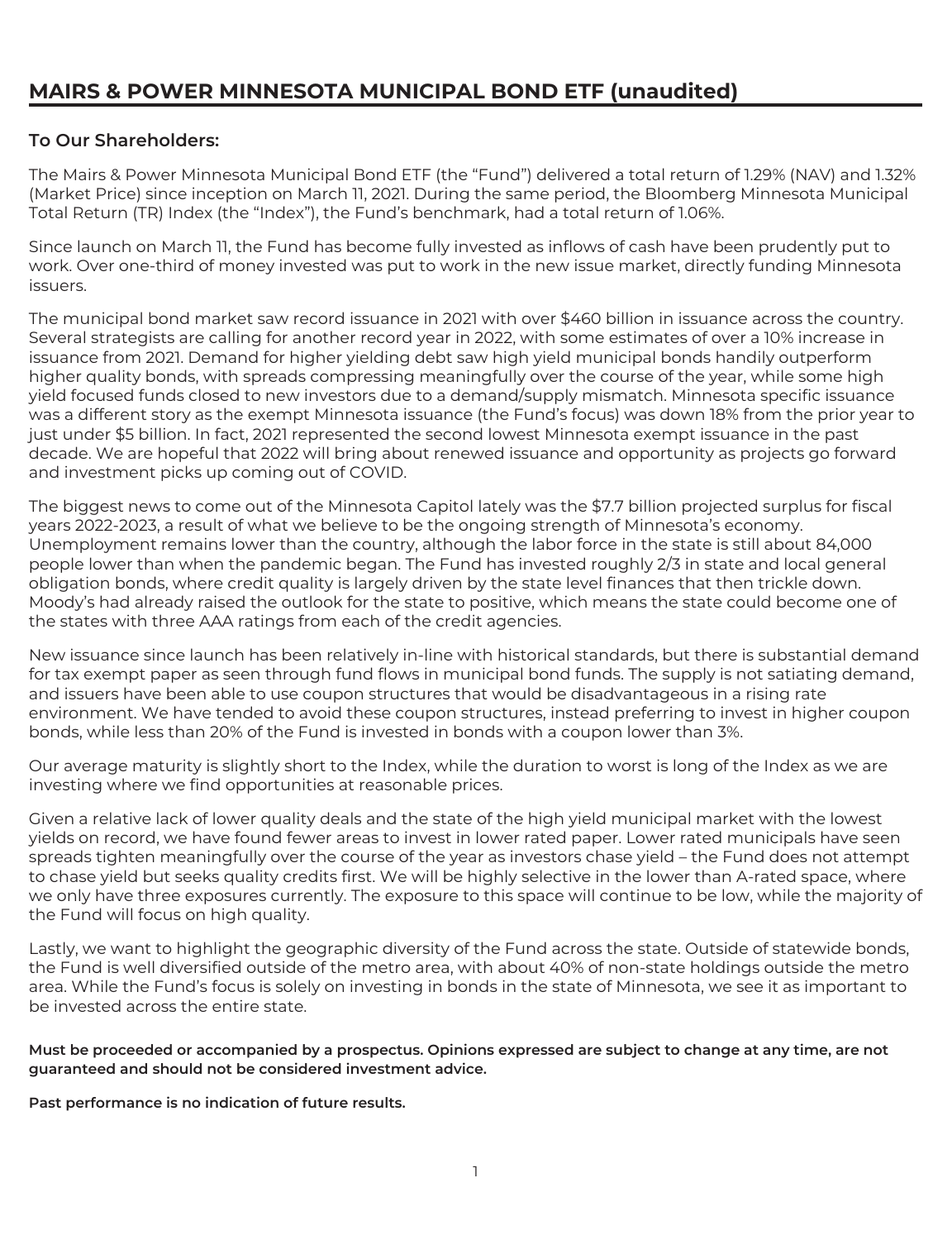# **MAIRS & POWER MINNESOTA MUNICIPAL BOND ETF (unaudited)** *(continued)*

**Risks:** *Investments involve risk. The Fund is designed for long-term investors. Principal loss is possible.*

*Mairs & Power Minnesota Municipal Bond ETF has the same risks as the underlying securities traded on the exchange throughout the day. Redemptions are limited and often commissions are charged on every trade.*

*The Fund may trade at a premium or discount to NAV. Shareholders may pay more than NAV when they buy Fund shares and receive less than NAV when they sell those shares, because shares are bought and sold at current market prices. The data presented represents past performance and cannot be used to predict future results.*

*Investments in debt securities typically decrease in value when interest rates rise. This risk is usually greater for longer-term debt securities. Investment by the Fund in lower-rated and non-rated securities presents a greater risk of loss to principal and interest than higher-rated securities. Because the Fund invests substantially in Minnesota municipal instruments, it is more exposed to the impact of negative political, economic, and legislative factors within Minnesota than a fund that invests more widely.*

*Because the Fund is "non-diversified," it may invest a greater percentage of its assets in the securities of a single issuer or a smaller number of issuers than if it were a diversified fund. The Fund is also subject to risks associated with investments in the municipal bond market, municipal mortgage-backed securities, and other investment companies. The Fund is a recently organized management investment company with limited operating history. As a result, prospective investors have a limited track record on which to base their investment decision. There is also a risk that the Fund will not grow to or maintain an economically viable size, in which case it could ultimately liquidate without shareholder approval.*

Some of the Fund's investments may be subject to federal alternative minimum tax. Although the Fund is exempt from federal tax, you may owe taxes on any capital gain resulting from the Fund's trading or through your own redemption of shares. For some investors, a portion of the Fund's income may be subject to state and local taxes.

Bloomberg Minnesota Municipal TR Index is a market capitalization-weighted index of Minnesota Investmentgrade bonds with maturities of one year or more. It is not possible to invest directly in an index.

Mairs & Power uses the lower of the S&P or Moody's ratings and chooses to display credit ratings using S&P's rating convention, although the rating itself might be sourced from another Nationally Recognized Statistical Rating Agency. The ratings apply to the credit worthiness of the issuers of the underlying securities and not to the Fund itself. Ratings are expressed as letters ranging from 'AAA', which is the highest grade, to 'D', which is the lowest grade. In limited situations when the rating agency has not issued a formal rating, the rating agency will classify the security as unrated.

Foreside Fund Services, LLC is the Distributor for the Mairs & Power Minnesota Municipal Bond ETF.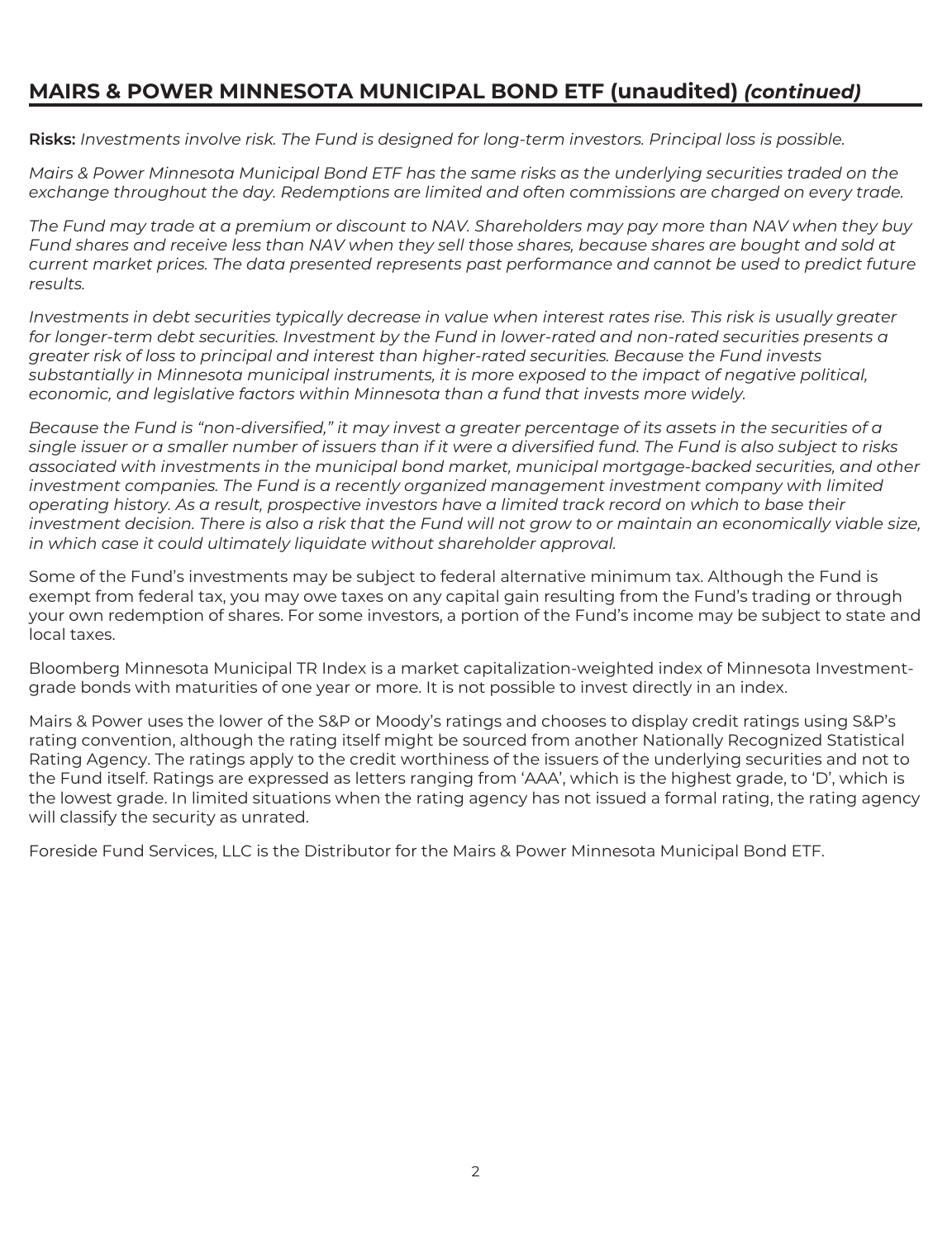#### **Investment performance since commencement of operations (through December 31, 2021)**

This chart illustrates the performance of a hypothetical \$10,000 investment made in the Fund since commencement of operations.



\* Fund commenced investment operations on March 11, 2021.

#### **Cumulative total returns for periods ended December 31, 2021**

|                                                           | 3 Months | 6 Months | Since<br>Commencement<br>of Operations <sup>(2)</sup> |
|-----------------------------------------------------------|----------|----------|-------------------------------------------------------|
| Mairs & Power Minnesota Municipal Bond ETF (NAV)          | 1.01%    | 0.31%    | 1.29%                                                 |
| Mairs & Power Minnesota Municipal Bond ETF (Market Price) | 1.00%    | 0.23%    | 1.32%                                                 |
| Bloomberg Minnesota Municipal TR Index <sup>(1)</sup>     | 0.56%    | 0.31%    | 1.06%                                                 |

*Performance data quoted represents past performance and does not guarantee future results. All performance information shown includes the reinvestment of dividend and capital gain distributions, but does not reflect the deduction of taxes that a shareholder would pay on Fund distributions or the redemption of Fund shares. The investment return and principal value of an investment will fluctuate so that an investor's shares, when redeemed, may be worth more or less than their original cost. Current performance of the Fund may be lower or higher than the performance quoted. For the most recent month-end performance figures, visit the Fund's website at www.mairsandpower.com or call Shareholder Services at (855) 839-2800. Per the Prospectus dated March 3, 2021, the expense ratio for the Fund is 0.39%.*

- $0$  Bloomberg Minnesota Municipal TR Index is a market capitalization weighted index of Minnesota investment-grade bonds with maturities of one year or more.
- $^{(2)}$  Since commencement of operations performance is as of March 11, 2021, which is the offering date of the Minnesota Municipal Bond ETF.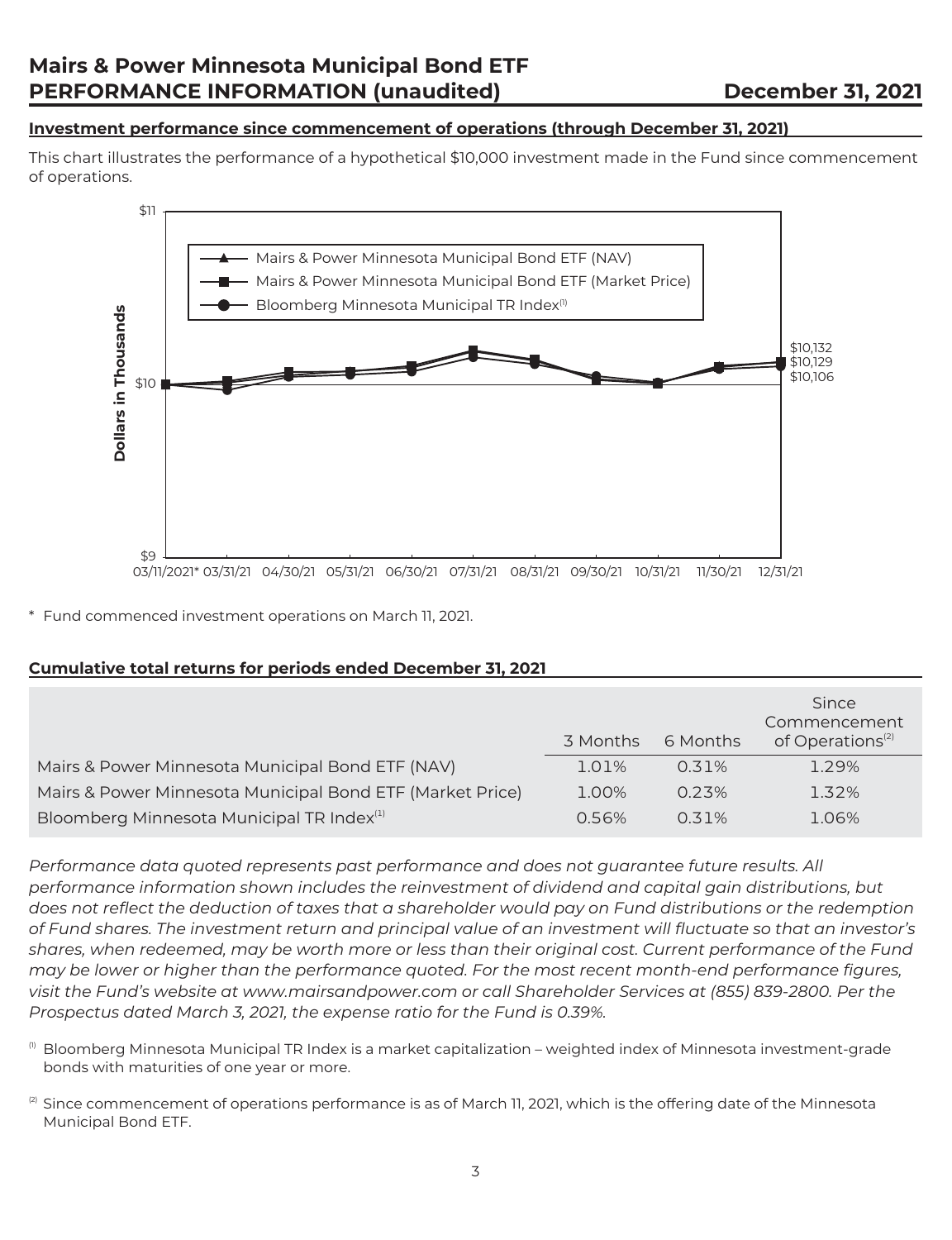# **Mairs & Power Minnesota Municipal Bond ETF FUND INFORMATION (unaudited) December 31, 2021**

#### **Portfolio Managers**

**Brent S. Miller, CFA,** lead manager since March 11, 2021, Northwestern University, MBA Management & Strategy 2016

**Robert W. Thompson, CFA,** co-manager since March 11, 2021, University of Minnesota, MBA Finance 1995

#### **General Information**

| Fund Symbol                                | <b>MINN</b>       |
|--------------------------------------------|-------------------|
| Net Asset Value (NAV) Per Share            | \$25.16           |
| <b>Expense Ratio</b>                       | 0.39%             |
| Portfolio Turnover Rate                    |                   |
| $(3/11/21$ to $12/31/21$ , not annualized) | 2.54%             |
| Sales Charge                               | None <sup>1</sup> |
| Fund Inception Year                        | 2021              |

#### **Portfolio Composition**



#### **Top Ten Portfolio Holdings (Percent of Total Net Assets) 2**

| State of Minnesota                       | 7.7% |
|------------------------------------------|------|
| White Bear Lake Independent              |      |
| School District No 624                   | 5.8  |
| Minnesota Higher Education               |      |
| <b>Facilities Authority</b>              | 5.7  |
| Minneapolis-St Paul Metropolitan         |      |
| <b>Airports Commission</b>               | 3.7  |
| City of Minneapolis MN                   | 3.3  |
| Minneapolis Special School District No 1 | 3.2  |
| North St Paul-Maplewood-Oakdale          |      |
| Independent School District No 622       | 3.2  |
| County of Wright MN                      | 3.1  |
| County of Hennepin MN                    | 3.0  |
| Anoka-Hennepin Independent               |      |
| School District No 11                    | 29   |

#### **Portfolio Diversification (Percent of Total Net Assets)**

| Fixed Income Securities 98.9%               |        |
|---------------------------------------------|--------|
| <b>Municipal Bonds</b>                      | 98.9%  |
| Short-term Investments $1.1\%$ <sup>3</sup> | ו ו    |
|                                             | 100.0% |

- Although the Fund is no-load, investment management fees and other expenses still apply.
- $2$  All holdings in the portfolio are subject to change without notice and may or may not represent current or future portfolio composition. The mention of specific securities is not intended as a recommendation or offer for a particular security, nor is it intended to be a solicitation for the purchase or sale of any security.
- Represents short-term investments and other assets and liabilities (net).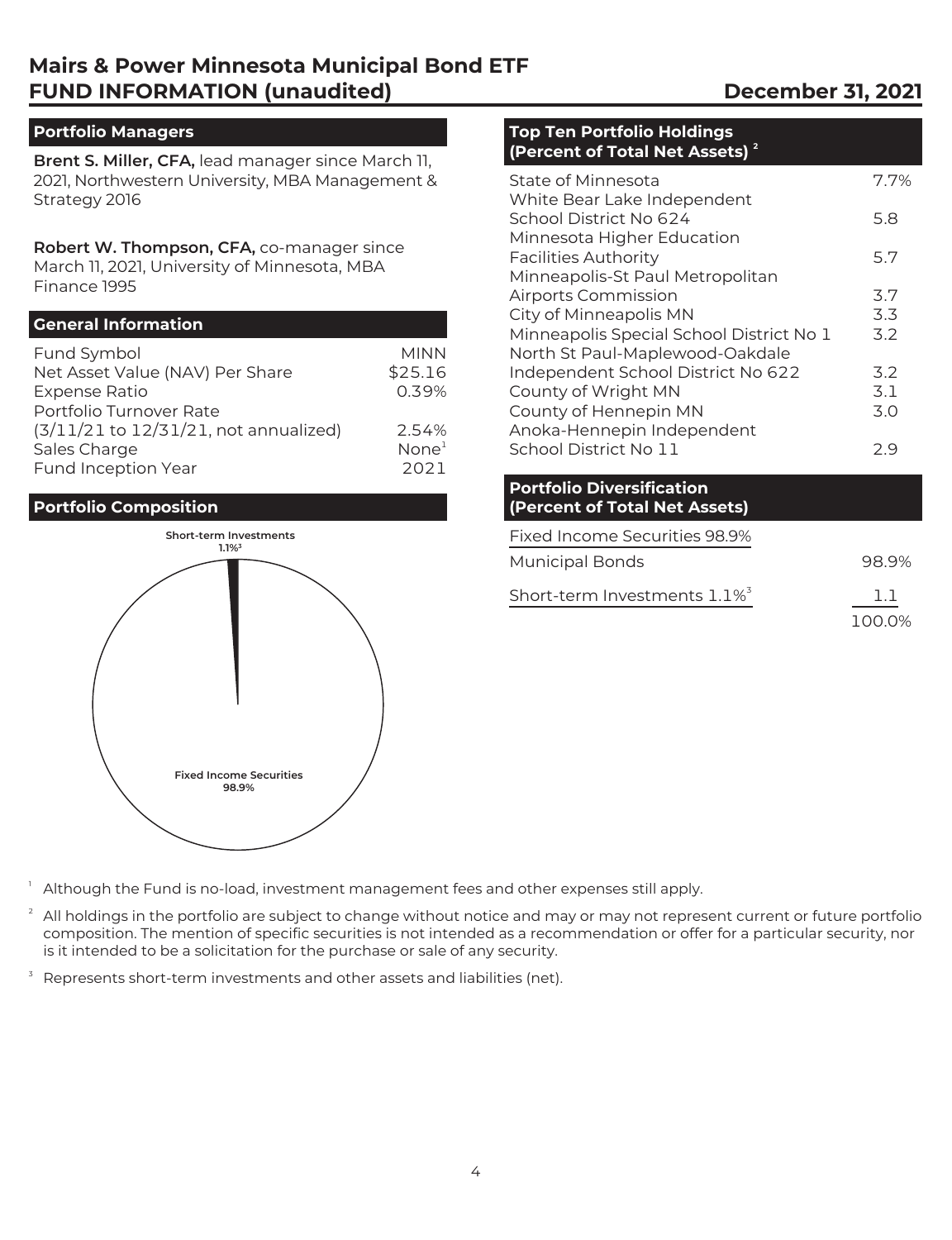# **Mairs & Power Minnesota Municipal Bond ETF SCHEDULE OF INVESTMENTS** December 31, 2021

| <b>Par Value</b> | <b>Security Description</b>                                           |                          |          | <b>Fair Value</b> |
|------------------|-----------------------------------------------------------------------|--------------------------|----------|-------------------|
|                  | <b>FIXED INCOME SECURITIES 98.9%</b>                                  |                          |          |                   |
|                  | <b>MUNICIPAL BONDS 98.9% (a)</b>                                      |                          |          |                   |
| \$<br>100,000    | Minnesota Higher Education Facilities Authority                       | 5.000%                   | 12/01/24 | \$<br>112,785     |
| 220,000          | City of North Mankato MN                                              | 4.000%                   | 12/01/25 | 248,150           |
| 200,000          | Southern Plains Education Cooperative No 915                          | 3.000%                   | 02/01/26 | 212,915           |
| 125,000          | Housing & Redevelopment Authority of The City of                      |                          |          |                   |
|                  | St Paul Minnesota                                                     | 3.500%                   | 09/01/26 | 131,431           |
| 250,000          | Metropolitan Council                                                  | 5.000%                   | 12/01/27 | 310,894           |
| 200,000          | North Branch Independent School District No 138                       | 5.000%                   | 02/01/28 | 241,432           |
| 175,000          | City of Fridley MN                                                    | 4.000%                   | 02/01/28 | 197,230           |
| 115,000          | City of Lonsdale MN                                                   | 3.000%                   | 02/01/28 | 129,075           |
| 110,000          | City of Cannon Falls MN                                               | 4.000%                   | 02/01/28 | 129,947           |
| 210,000          | City of New Ulm MN                                                    | 4.000%                   | 12/01/28 | 253,368           |
| 255,000          | County of Scott MN                                                    | 5.000%                   | 12/01/28 | 325,090           |
| 125,000          | City of Faribault MN                                                  | 4.000%                   | 12/15/28 | 149,985           |
| 95,000           | City of Apple Valley MN                                               | 3.000%                   | 12/15/28 | 108,936           |
| 120,000          | Minneapolis-St Paul Metropolitan Airports Commission                  | 5.000%                   | 01/01/29 | 143,849           |
| 175,000          | City of Brooklyn Center MN                                            | 3.000%                   | 02/01/29 | 197,105           |
| 225,000          | County of Le Sueur MN                                                 | 3.000%                   | 04/01/29 | 254,756           |
| 85,000           | City of Apple Valley MN                                               | 3.000%                   | 12/15/29 | 98,422            |
| 125,000          | City of Faribault MN                                                  | 3.000%                   | 12/15/29 | 142,273           |
| 200,000          | Minneapolis-St Paul Metropolitan Airports Commission                  | 5.000%                   | 01/01/30 | 253,666           |
| 185,000          | City of Hopkins MN                                                    | 2.000%                   | 02/01/30 | 198,062           |
| 75,000           | Rocori Area Schools Independent School District No 750                | 4.000%                   | 02/01/30 | 86,169            |
| 215,000          | City of North Mankato MN                                              | 4.000%                   | 02/01/30 | 255,164           |
| 150,000          | Rosemount-Apple Valley-Eagan Independent<br>School District No 196    | 1.300%                   | 04/01/30 | 150,032           |
| 200,000          | City of Minneapolis MN                                                | 2.000%                   | 12/01/30 | 208,637           |
| 150,000          | County of Hennepin MN                                                 | 5.000%                   | 12/15/30 | 196,038           |
| 325,000          | City of Elk River MN                                                  | 3.000%                   | 02/01/31 | 373,247           |
| 130,000          | St Cloud Housing & Redevelopment Authority                            | 2.000%                   | 02/01/31 | 137,740           |
| 200,000          | Duluth Independent School District No 709                             | $0.000\%$ <sup>(b)</sup> | 02/01/31 | 169,544           |
| 50,000           | Pelican Rapids Independent School District No 548                     | 2.150%                   | 02/01/31 | 51,302            |
| 275,000          | Springfield Independent School District No 85                         | 3.000%                   | 02/01/31 | 308,015           |
| 200,000          | North St Paul-Maplewood-Oakdale Independent<br>School District No 622 | 2.000%                   | 02/01/31 | 208,972           |
| 65,000           | Dakota County Community Development Agency                            | 2.000%                   | 01/01/32 | 68,225            |
| 155,000          | Minneapolis-St Paul Metropolitan Airports Commission                  | 5.000%                   | 01/01/32 | 185,591           |
| 195,000          | City of Carver MN                                                     | 3.000%                   | 02/01/32 | 221,229           |
| 200,000          | Pine City Independent School District No 578                          | 2.000%                   | 04/01/32 | 205,451           |
| 365,000          | City of Elk River MN Electric Revenue                                 | 3.000%                   | 08/01/32 | 419,321           |
| 75,000           | Housing & Redevelopment Authority of The City of<br>St Paul Minnesota | 4.000%                   | 10/01/32 | 84,514            |
| 100,000          | St Paul Public Library Agency                                         | 3.000%                   | 10/01/32 | 113,887           |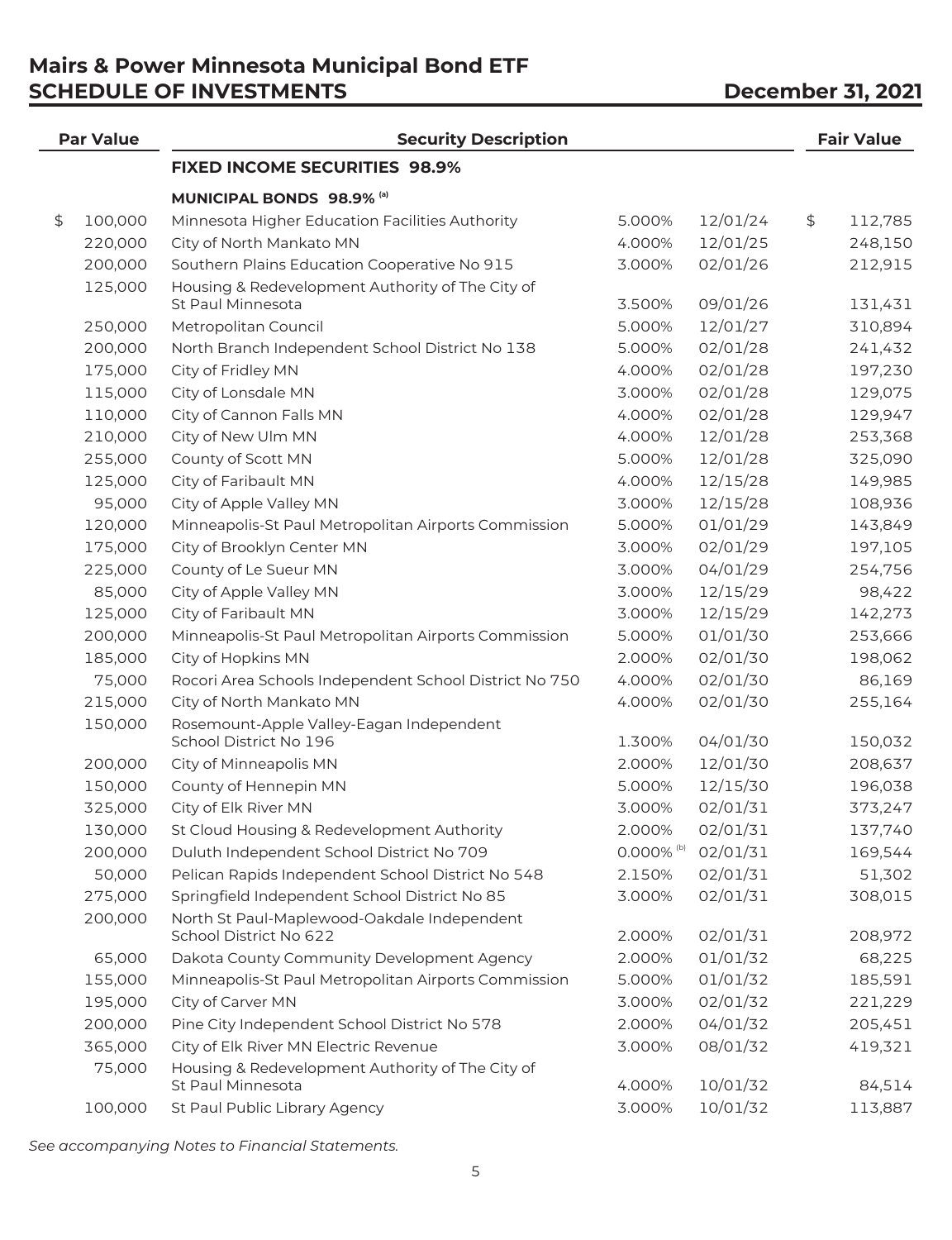# **Mairs & Power Minnesota Municipal Bond ETF SCHEDULE OF INVESTMENTS** *(continued)* **December 31, 2021**

| <b>Par Value</b> | <b>Security Description</b>                          |        |          | <b>Fair Value</b> |
|------------------|------------------------------------------------------|--------|----------|-------------------|
|                  | <b>FIXED INCOME SECURITIES (continued)</b>           |        |          |                   |
|                  | <b>MUNICIPAL BONDS (continued)</b>                   |        |          |                   |
| \$<br>110,000    | Housing & Redevelopment Authority of The City of     |        |          |                   |
|                  | St Paul Minnesota                                    | 3.125% | 11/15/32 | \$<br>119,247     |
| 200,000          | City of Carver MN                                    | 3.000% | 02/01/33 | 226,422           |
| 115,000          | City of Madelia MN                                   | 2.000% | 02/01/33 | 119,461           |
| 160,000          | St Cloud Housing & Redevelopment Authority           | 2.000% | 02/01/33 | 168,161           |
| 200,000          | St Paul Independent School District No 625           | 3.000% | 02/01/33 | 215,912           |
| 300,000          | Hibbing Independent School District No 701           | 3.000% | 03/01/33 | 327,789           |
| 300,000          | City of St Paul MN                                   | 2.000% | 05/01/33 | 309,861           |
| 215,000          | State of Minnesota                                   | 5.000% | 08/01/33 | 276,277           |
| 100,000          | City of Minneapolis MN                               | 5.000% | 11/15/33 | 124,601           |
| 110,000          | County of Hennepin MN                                | 5.000% | 12/15/33 | 143,138           |
| 110,000          | Shakopee Independent School District No 720          | 3.500% | 02/01/34 | 117,131           |
| 125,000          | Zumbro Education District                            | 4.000% | 02/01/34 | 146,970           |
| 200,000          | City of St Cloud MN                                  | 2.000% | 02/01/34 | 204,791           |
| 300,000          | City of Hutchinson MN                                | 2.000% | 02/01/34 | 306,932           |
| 100,000          | City of Corcoran MN                                  | 3.125% | 02/01/34 | 108,448           |
| 250,000          | State of Minnesota                                   | 5.000% | 08/01/34 | 320,925           |
| 90,000           | Minneapolis-St Paul Metropolitan Airports Commission | 5.000% | 01/01/35 | 112,895           |
| 100,000          | County of Pennington MN                              | 2.375% | 02/01/35 | 103,160           |
| 100,000          | St Paul Independent School District No 625           | 2.250% | 02/01/35 | 103,037           |
| 350,000          | North St Paul-Maplewood-Oakdale Independent          |        |          |                   |
|                  | School District No 622                               | 3.000% | 02/01/35 | 383,545           |
| 350,000          | County of St Louis MN                                | 2.000% | 12/01/35 | 360,664           |
| 170,000          | County of Hennepin MN                                | 5.000% | 12/15/35 | 214,930           |
| 100,000          | City of Coon Rapids MN                               | 2.500% | 02/01/36 | 104,859           |
| 500,000          | Minneapolis Special School District No 1             | 4.000% | 02/01/36 | 602,065           |
| 90,000           | University of Minnesota                              | 5.000% | 04/01/36 | 105,308           |
| 150,000          | Minnetonka Independent School District No 276        | 3.000% | 07/01/36 | 165,768           |
| 200,000          | Minnesota Higher Education Facilities Authority      | 3.000% | 10/01/36 | 220,080           |
| 225,000          | Fergus Falls Independent School District No 544      | 3.000% | 02/01/37 | 239,328           |
| 100,000          | City of Hanover MN                                   | 3.300% | 02/01/37 | 107,025           |
| 130,000          | Minnesota Higher Education Facilities Authority      | 4.000% | 03/01/37 | 157,274           |
| 65,000           | City of Minneapolis MN                               | 4.000% | 11/15/37 | 74,169            |
| 275,000          | Zumbro Education District                            | 4.000% | 02/01/38 | 320,713           |
| 275,000          | County of Wright MN                                  | 3.000% | 12/01/38 | 300,095           |
| 250,000          | Rochester Independent School District No 535         | 2.500% | 02/01/39 | 259,516           |
| 390,000          | State of Minnesota                                   | 5.000% | 08/01/39 | 507,652           |
| 250,000          | County of Wright MN                                  | 3.000% | 12/01/39 | 272,311           |
| 250,000          | State of Minnesota                                   | 5.000% | 08/01/40 | 324,901           |
| 175,000          | City of Minneapolis MN                               | 4.000% | 11/15/40 | 211,464           |
| 290,000          | City of Apple Valley MN                              | 4.000% | 09/01/41 | 313,420           |
| 400,000          | Minnesota Higher Education Facilities Authority      | 3.000% | 10/01/41 | 439,116           |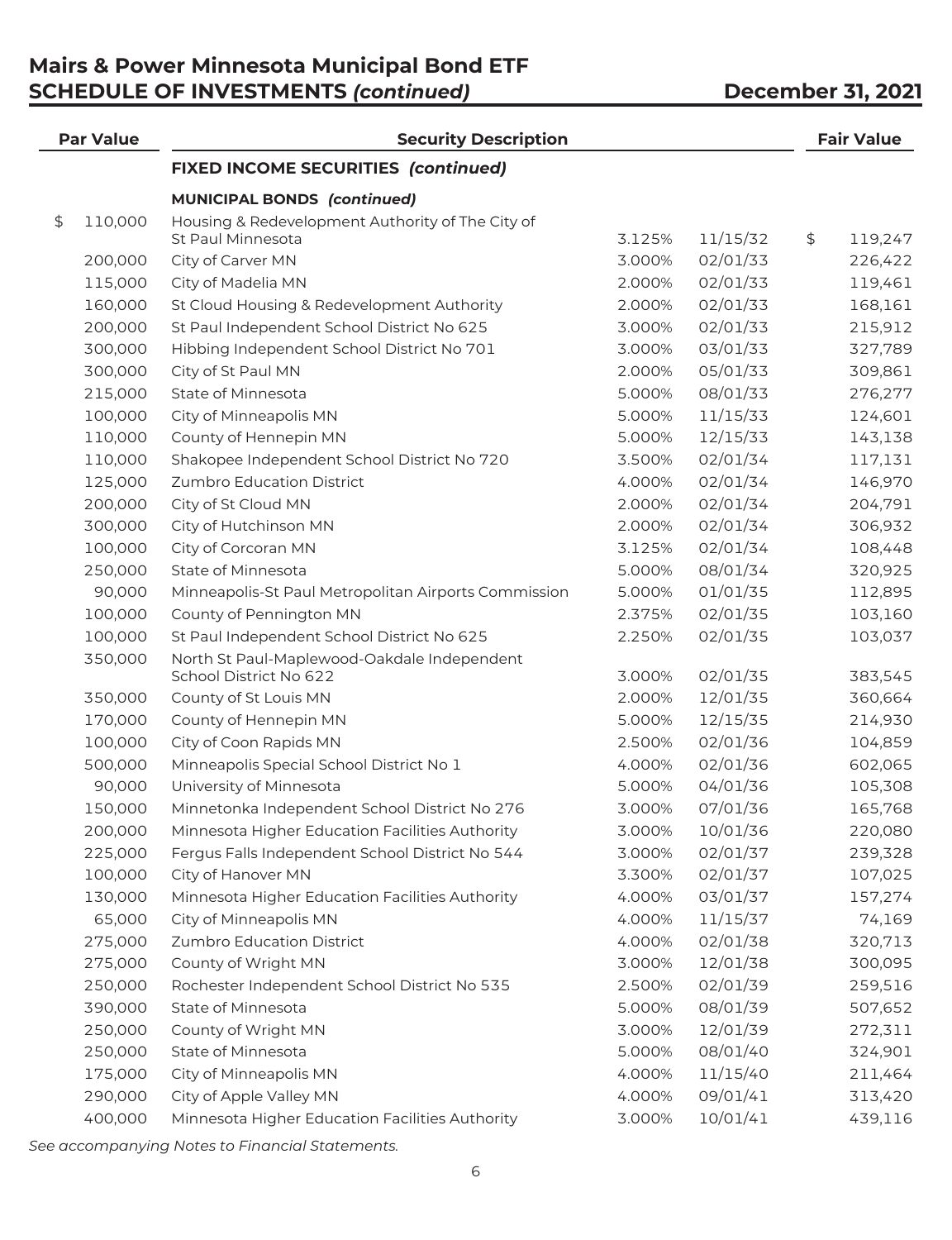# **Mairs & Power Minnesota Municipal Bond ETF SCHEDULE OF INVESTMENTS** *(continued)* **December 31, 2021**

| <b>Par Value</b> | <b>Security Description</b>                                                                   |        |          | <b>Fair Value</b> |
|------------------|-----------------------------------------------------------------------------------------------|--------|----------|-------------------|
|                  | <b>FIXED INCOME SECURITIES (continued)</b>                                                    |        |          |                   |
|                  | <b>MUNICIPAL BONDS (continued)</b>                                                            |        |          |                   |
| \$<br>145,000    | City of Rochester MN                                                                          | 4.000% | 11/15/41 | \$<br>146,801     |
| 500,000          | Anoka-Hennepin Independent School District No 11                                              | 3.000% | 02/01/43 | 536,676           |
| 125,000          | Minnesota Higher Education Facilities Authority                                               | 3.000% | 03/01/43 | 136,364           |
| 1,000,000        | White Bear Lake Independent School District No 624                                            | 3.000% | 02/01/44 | 1,077,097         |
|                  |                                                                                               |        |          | 18,418,748        |
|                  | <b>TOTAL FIXED INCOME SECURITIES</b><br>(cost \$18,348,202)                                   |        |          | \$18,418,748      |
|                  | <b>SHORT-TERM INVESTMENTS 0.1%</b>                                                            |        |          |                   |
| 18,377           | First American Government Obligations Fund, Class X, 0.026% <sup>(c)</sup><br>(cost \$18,377) |        |          | \$<br>18,377      |
|                  | <b>TOTAL INVESTMENTS 99.0%</b><br>(cost \$18,366,579)                                         |        |          | \$18,437,125      |
|                  | <b>OTHER ASSETS AND LIABILITIES (NET) 1.0%</b>                                                |        |          | 182,301           |
|                  | <b>TOTAL NET ASSETS 100.0%</b>                                                                |        |          | 18,619,426        |
|                  |                                                                                               |        |          |                   |

(a) The date shown represents the earliest of the next put date or final maturity date.

(b) Zero coupon bond.

(c) The rate quoted is the annualized seven-day effective yield as of December 31, 2021.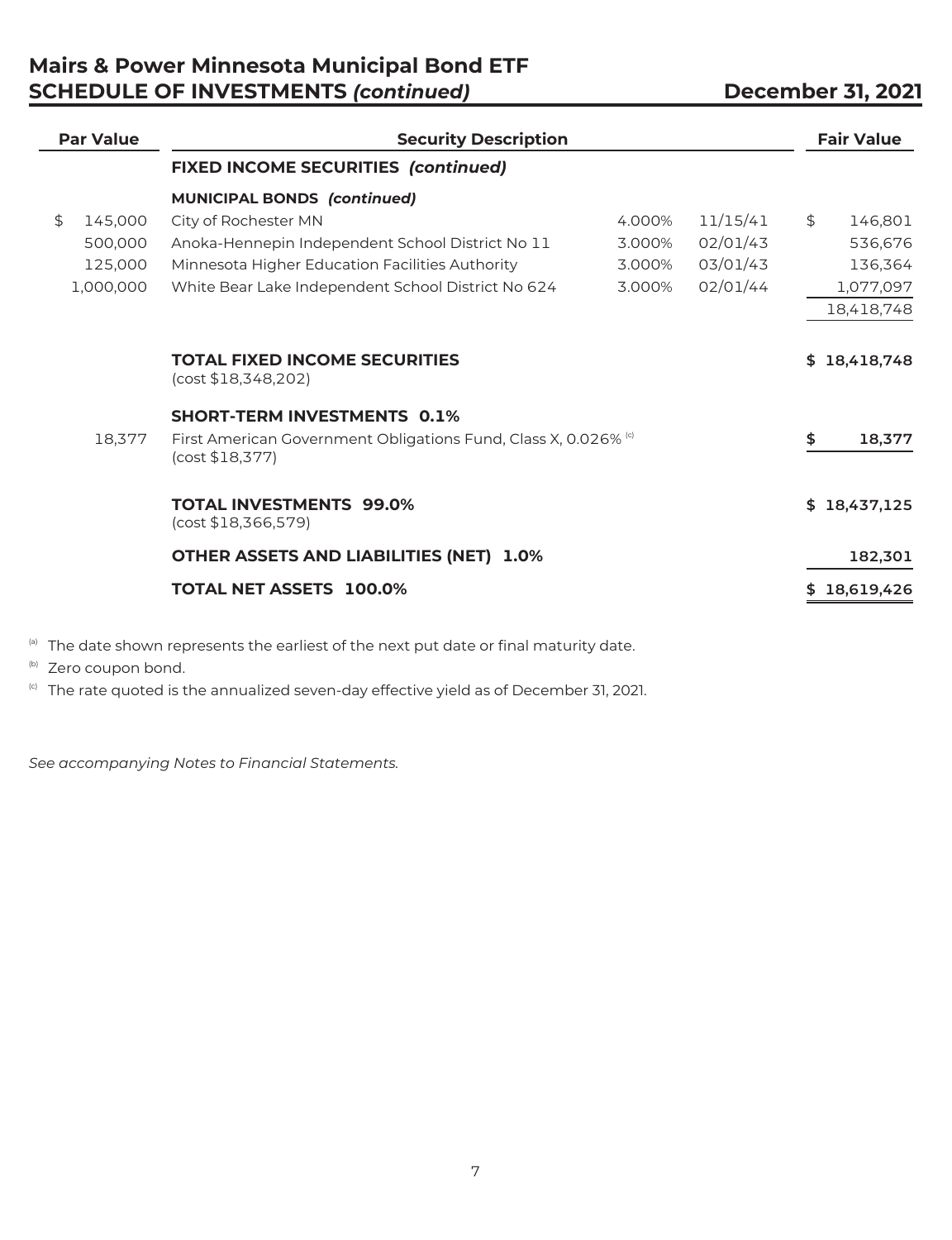# **STATEMENT OF ASSETS AND LIABILITIES** December 31, 2021

|                                                                                                                                   | <b>Mairs &amp; Power</b><br><b>Minnesota</b><br><b>Municipal</b><br><b>Bond ETF</b> |
|-----------------------------------------------------------------------------------------------------------------------------------|-------------------------------------------------------------------------------------|
| <b>ASSETS</b>                                                                                                                     |                                                                                     |
| Investments in securities, at fair value*<br>Dividends and interest receivable                                                    | \$18,437,125<br>186,093                                                             |
|                                                                                                                                   | 18,623,218                                                                          |
| <b>LIABILITIES</b>                                                                                                                |                                                                                     |
| Accrued investment management fees (Note 4)                                                                                       | 3,792                                                                               |
|                                                                                                                                   | 3,792                                                                               |
| <b>NET ASSETS</b>                                                                                                                 | \$18,619,426                                                                        |
| <b>NET ASSETS CONSIST OF</b><br>Paid-in capital (\$0.001 par value)<br>Additional Paid-in capital<br>Total distributable earnings | \$<br>740<br>18,548,502<br>70,184                                                   |
| <b>TOTAL NET ASSETS</b>                                                                                                           | \$18,619,426                                                                        |
| Fund shares, par value<br>Authorized<br>Shares of beneficial interest outstanding                                                 | \$<br>0.001<br>unlimited<br>740,000                                                 |
| Net asset value per share                                                                                                         | \$<br>25.16                                                                         |
| * Cost of investments                                                                                                             | \$18,366,579                                                                        |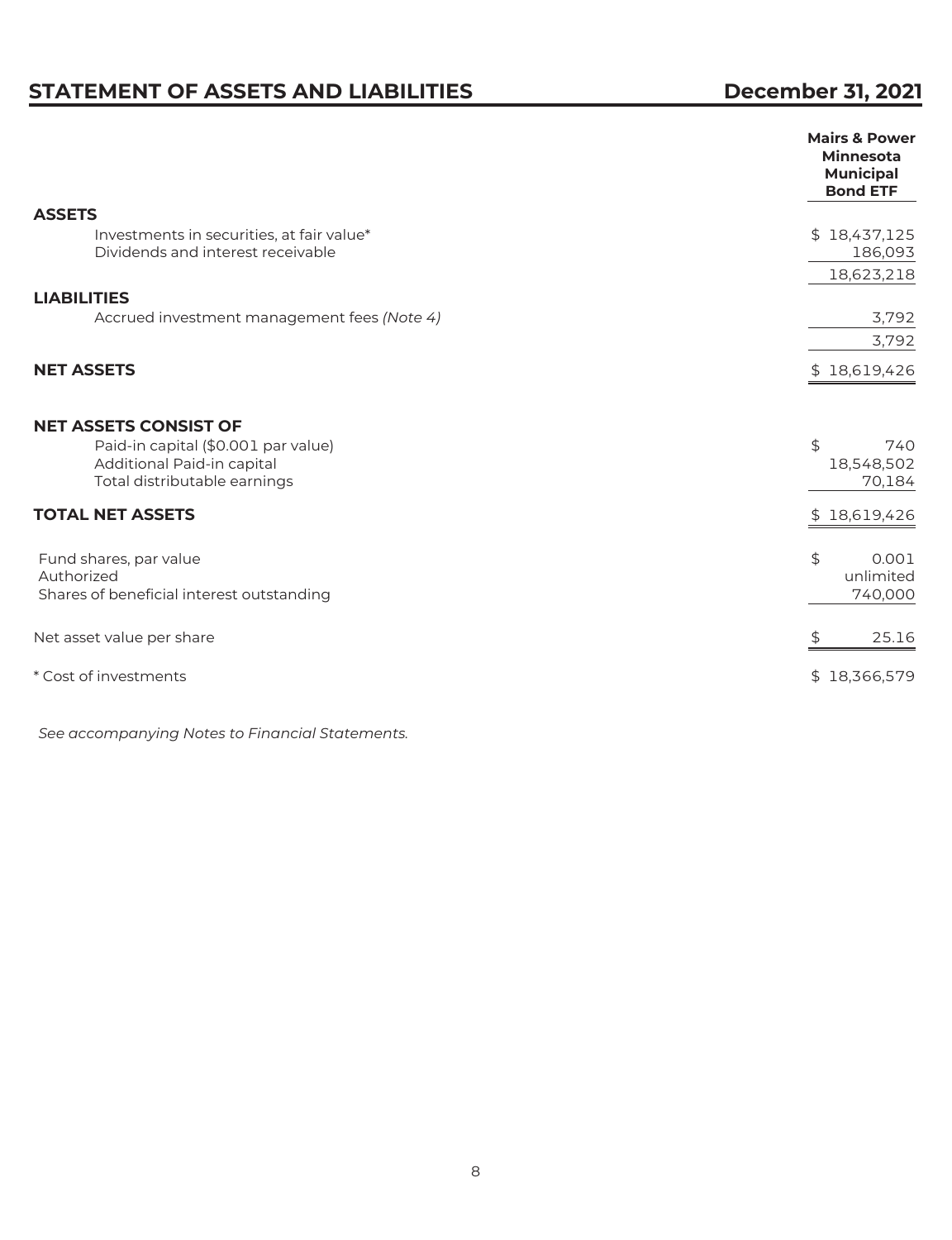|                                                      | <b>Mairs &amp; Power</b><br><b>Minnesota</b><br><b>Municipal</b><br><b>Bond ETF</b> |
|------------------------------------------------------|-------------------------------------------------------------------------------------|
| <b>INVESTMENT INCOME</b>                             |                                                                                     |
| Income:                                              |                                                                                     |
| Interest income                                      | \$136,946                                                                           |
| <b>TOTAL INCOME</b>                                  | 136,946                                                                             |
| Expenses:                                            |                                                                                     |
| Investment management fees (Note 4)                  | 42,141                                                                              |
| <b>TOTAL EXPENSES</b>                                | 42,141                                                                              |
| <b>NET INVESTMENT INCOME</b>                         | 94,805                                                                              |
| <b>REALIZED AND UNREALIZED GAIN (LOSS)</b>           |                                                                                     |
| Net realized loss on investments                     | (362)                                                                               |
| Change in net unrealized appreciation on investments | 70,546                                                                              |
| <b>NET GAIN ON INVESTMENTS</b>                       | 70,184                                                                              |
| <b>NET INCREASE IN NET ASSETS FROM OPERATIONS</b>    | 164,989                                                                             |

<sup>1</sup> Period from March 11, 2021 (commencement of operations) through December 31, 2021.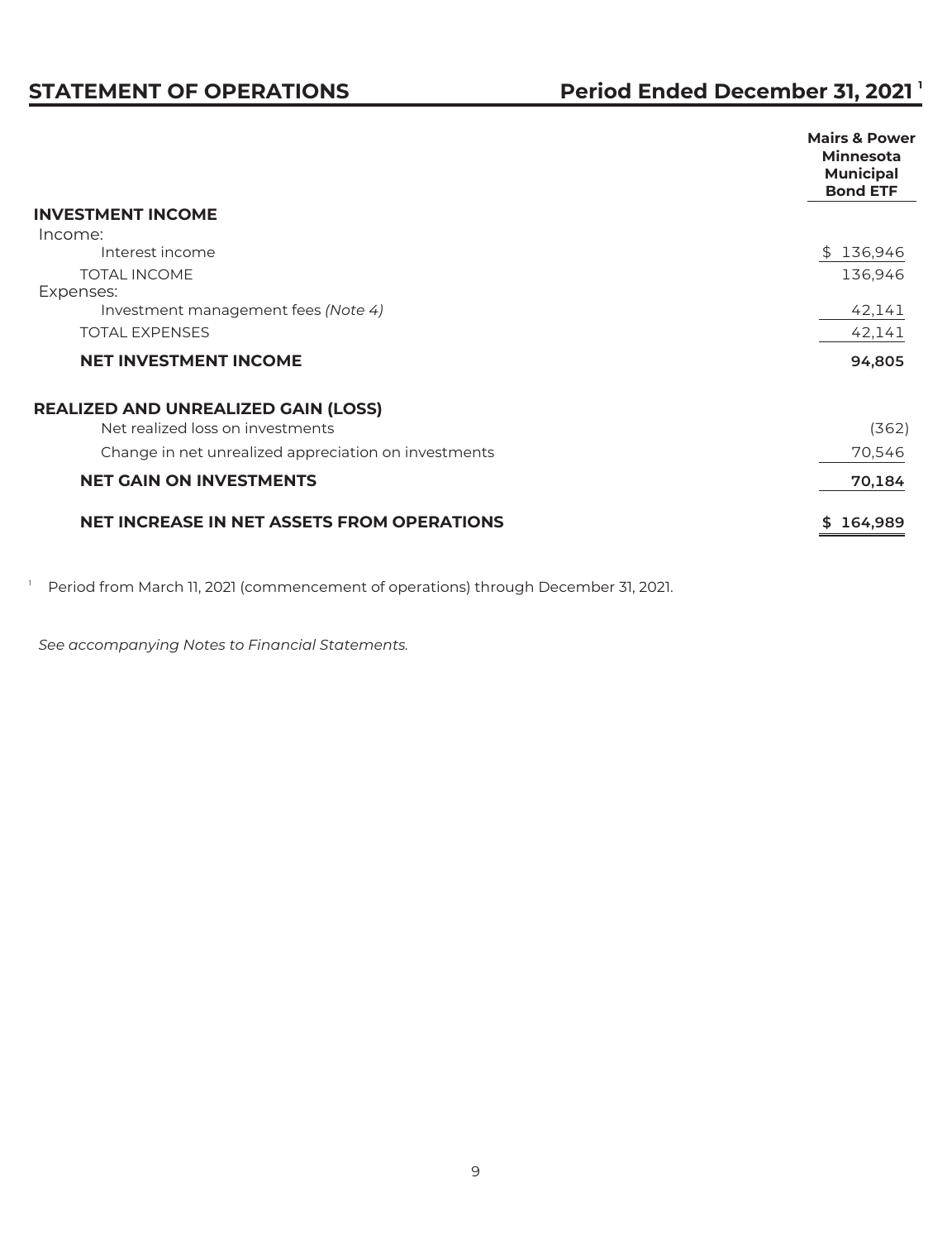# **Mairs & Power Minnesota Municipal Bond ETF STATEMENT OF CHANGES IN NET ASSETS**

|                                                                                                                                                                                                                                     | <b>Period Ended</b><br>December 31, 2021 <sup>1</sup> |
|-------------------------------------------------------------------------------------------------------------------------------------------------------------------------------------------------------------------------------------|-------------------------------------------------------|
| <b>OPERATIONS</b><br>Net investment income<br>Net realized loss on investments<br>Net change in unrealized appreciation of investments<br><b>NET INCREASE IN NET ASSETS FROM OPERATIONS</b><br><b>DISTRIBUTIONS TO SHAREHOLDERS</b> | \$<br>94,805<br>(362)<br>70,546<br>164,989            |
| <b>CAPITAL TRANSACTIONS</b>                                                                                                                                                                                                         | (96, 326)                                             |
| Proceeds from shares sold<br>Transaction fees (Note 7)<br><b>INCREASE IN NET ASSETS FROM CAPITAL TRANSACTIONS</b>                                                                                                                   | 18,545,349<br>5,414<br>18,550,763                     |
| <b>TOTAL INCREASE IN NET ASSETS:</b>                                                                                                                                                                                                | 18,619,426                                            |
| <b>NET ASSETS</b><br>Beginning of period<br>End of period                                                                                                                                                                           | \$18,619,426                                          |
| <b>FUND SHARE TRANSACTIONS</b><br>Shares sold                                                                                                                                                                                       | 740,000                                               |
| <b>NET INCREASE IN FUND SHARES</b>                                                                                                                                                                                                  | 740,000                                               |

<sup>1</sup> Period from March 11, 2021 (commencement of operations) through December 31, 2021.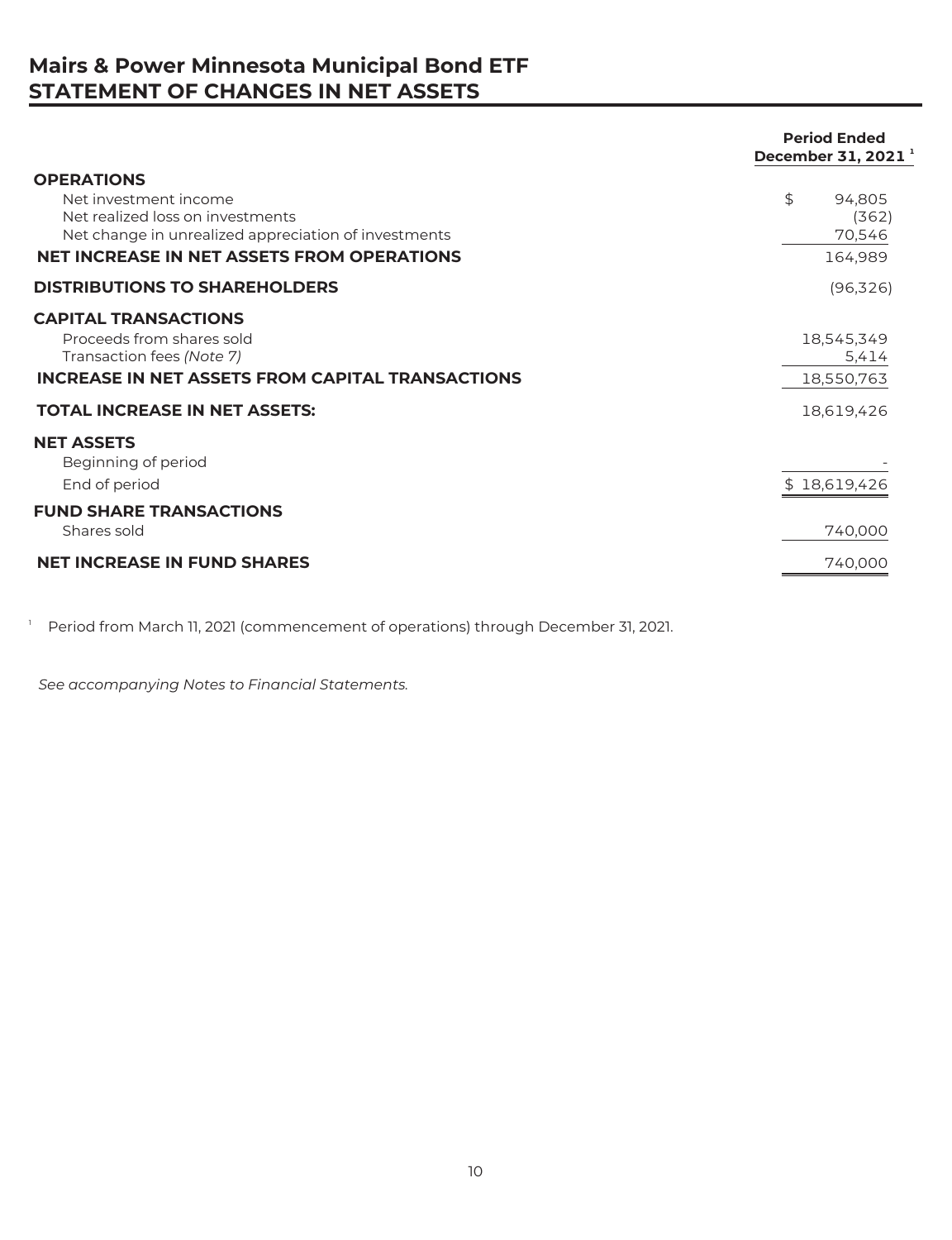# NOTES TO THE FINANCIAL STATEMENTS **Reading the CONTROL CONTROL CONTROL**

#### **Note 1 – Organization**

Trust for Professional Managers (the "Trust") was organized as a Delaware statutory trust under a Declaration of Trust dated May 29, 2001. The Trust is registered under the Investment Company Act of 1940, as amended (the "1940 Act"), as an open-end, management investment company. The Mairs & Power Minnesota Municipal Bond ETF (the "Fund") represents a distinct series with its own investment objective and policies within the Trust. The Fund is an actively-managed exchange-traded fund ("ETF"). The investment objective of the Fund is to seek current income that is exempt from federal and Minnesota state income tax consistent with the preservation of capital. The Trust may issue an unlimited number of shares of beneficial interest at \$0.001 par value. The assets of the Fund are segregated, and a shareholder's interest is limited to the fund in which shares are held. The Fund commenced operations on March 11, 2021. Costs incurred by the Fund in connection with the organization and the initial public offering of shares were paid by Mairs & Power, Inc. (the "Adviser"), the Fund's investment adviser.

The Fund is an investment company and accordingly follows the investment company accounting and reporting guidance of the Financial Accounting Standards Board ("FASB") Accounting Standards Codification ("ASC") Topic 946 "Financial Services – Investment Companies".

#### **Note 2 – Significant Accounting Policies**

The following is a summary of significant accounting policies consistently followed by the Fund in the preparation of the financial statements. These policies are in conformity with generally accepted accounting principles in the United States of America ("GAAP").

#### Investment Valuation

Each equity security owned by the Fund that is listed on a securities exchange, except for securities listed on the NASDAQ Stock Market LLC ("NASDAQ"), is valued at its last sale price on the exchange on the date as of which assets are valued. When the security is listed on more than one exchange, the Fund will use the price of the exchange that the Fund generally considers to be the principal exchange on which the stock is traded. Fund securities listed on NASDAQ will be valued at the NASDAQ Official Closing Price ("NOCP"), which may not necessarily represent the last sale price. If the NOCP is not available, such securities shall be valued at the last sale price on the day of valuation. If there has been no sale on such exchange or on NASDAQ on such day, the security is valued at (i) the mean between the most recent quoted bid and asked prices at the close of the exchange on such day or (ii) the latest sales price on the Composite Market for the day such security is being valued. "Composite Market" means a consolidation of the trade information provided by national securities and foreign exchanges and over-the- counter markets as published by an approved independent pricing service (a "Pricing Service").

Debt securities, such as U.S. government securities, corporate securities, municipal securities and asset-backed and mortgage-backed securities, including short-term debt instruments having a maturity of 60 days or less, are valued at the mean in accordance with prices supplied by a Pricing Service. Pricing Services may use various valuation methodologies such as the mean between the bid and the asked prices, matrix pricing and other analytical pricing models as well as market transactions and dealer quotations. If a price is not available from a Pricing Service, the most recent quotation obtained from one or more broker-dealers known to follow the issue will be obtained. Quotations will be valued at the mean between the bid and the offer. In the absence of available quotations, the securities will be priced at fair value. Any discount or premium is accreted or amortized over the expected life of the respective security using the constant yield to maturity method. Pricing Services generally value debt securities assuming orderly transactions of an institutional round lot size, but such securities may be held or transactions may be conducted in such securities in smaller, odd lot sizes. Odd lots often trade at lower prices than institutional round lots.

Money market funds, demand notes and repurchase agreements are valued at cost. If cost does not represent current market value the securities will be priced at fair value.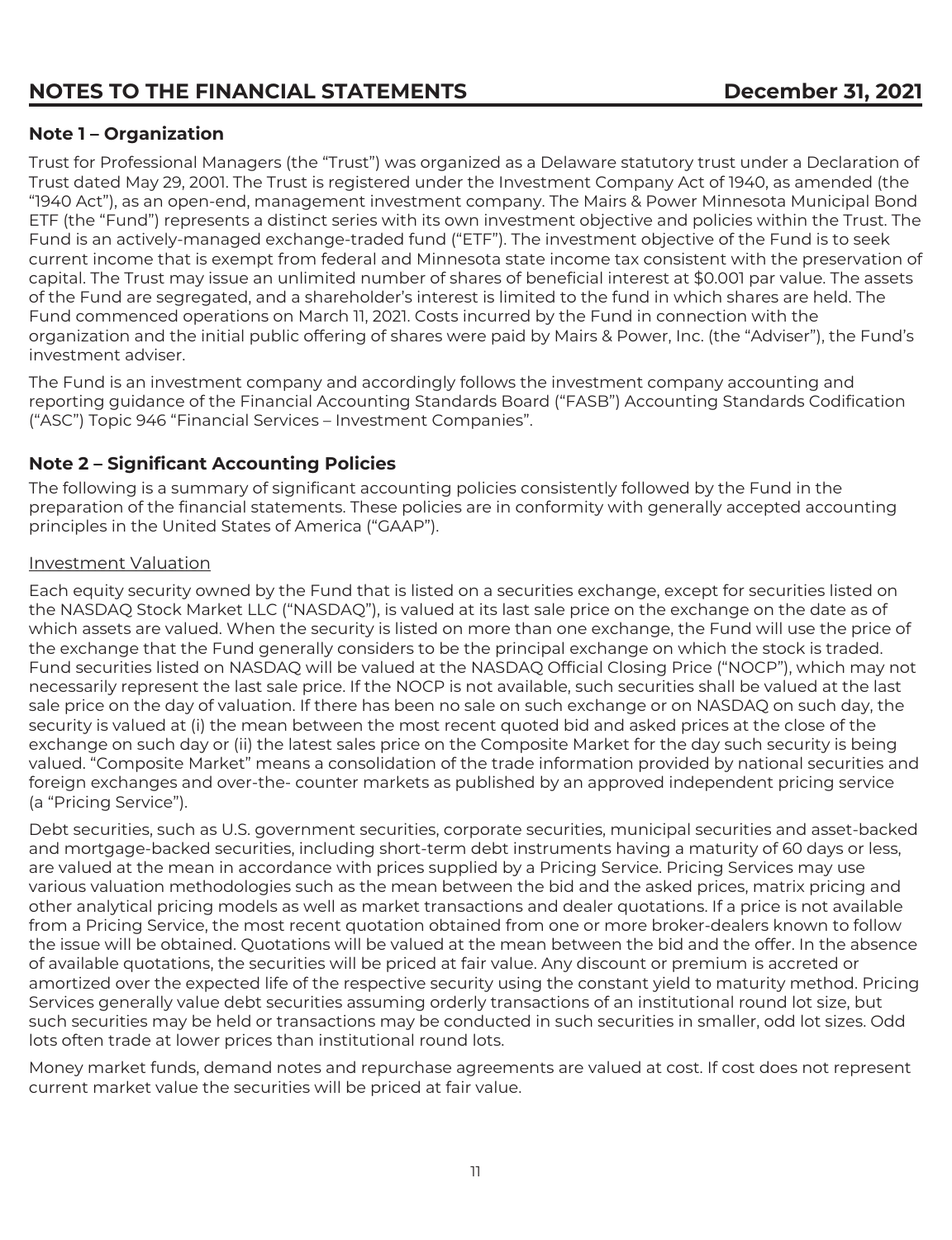### **Note 2 – Significant Accounting Policies (continued)**

#### Investment Valuation (continued)

Redeemable securities issued by open-end, registered investment companies are valued at the net asset values ("NAVs") of such companies for purchase and/or redemption orders placed on that day. If, on a particular day, a share of an investment company is not listed on NASDAQ, such security's fair value will be determined.

When market quotations are not readily available, any security or other asset is valued at its fair value as determined under procedures approved by the Trust's Board of Trustees. These fair value procedures will also be used to price a security when corporate events, events in the securities market or world events cause the Adviser to believe that a security's last sale price may not reflect its actual fair market value. The intended effect of using fair value pricing procedures is to ensure that the Fund is accurately priced. The Board of Trustees will regularly evaluate whether the Fund's fair value pricing procedures continue to be appropriate in light of the specific circumstances of the Fund and the quality of prices obtained through their application by the Trust's valuation committee.

FASB Accounting Standards Codification, "Fair Value Measurements and Disclosures" Topic 820 ("ASC 820"), establishes an authoritative definition of fair value and sets out a hierarchy for measuring fair value. ASC 820 requires an entity to evaluate certain factors to determine whether there has been a significant decrease in volume and level of activity for the security such that recent transactions and quoted prices may not be determinative of fair value and further analysis and adjustment may be necessary to estimate fair value. ASC 820 also requires enhanced disclosure regarding the inputs and valuation techniques used to measure fair value in those instances as well as expanded disclosure of valuation levels for each class of investments. These inputs are summarized in the three broad levels listed below:

- Level 1 Quoted prices in active markets for identical securities.
- Level 2 Other significant observable inputs (including quoted prices for similar securities, interest rates, prepayment speeds, credit risk, etc.).
- Level 3 Significant unobservable inputs (including the Fund's own assumptions in determining the fair value of investments).

The inputs or methodology used for valuing securities are not necessarily an indication of the risk associated with investing in those securities. The following is a summary of the inputs used to value the Fund's investments carried at fair value as of December 31, 2021:

| ∟evel 1 | 18,377<br>\$             |
|---------|--------------------------|
| ∟evel 2 | 18,418,748               |
| ∟evel 3 | $\overline{\phantom{0}}$ |
| Total   | \$18,437,125             |

The Fund did not hold any Level 3 securities during the period ended December 31, 2021.

The Fund did not hold any financial derivative instruments during the period ended December 31, 2021.

#### Federal Income Taxes

The Fund intends to comply with the requirements of Subchapter M of the Internal Revenue Code of 1986 (the "Code"), as amended, necessary to qualify as a regulated investment company and to make the requisite distributions of income and capital gains to its shareholders sufficient to relieve it from all or substantially all federal income taxes. Therefore, no federal income tax provision has been provided.

The Fund's federal income tax returns are subject to examination by the Internal Revenue Service (the "IRS") for a period of three fiscal years after they are filed. State and local tax returns may be subject to examination for an additional fiscal year depending on the jurisdiction. As of and during the period ended December 31, 2021, the Fund did not have a liability for any unrecognized tax benefits.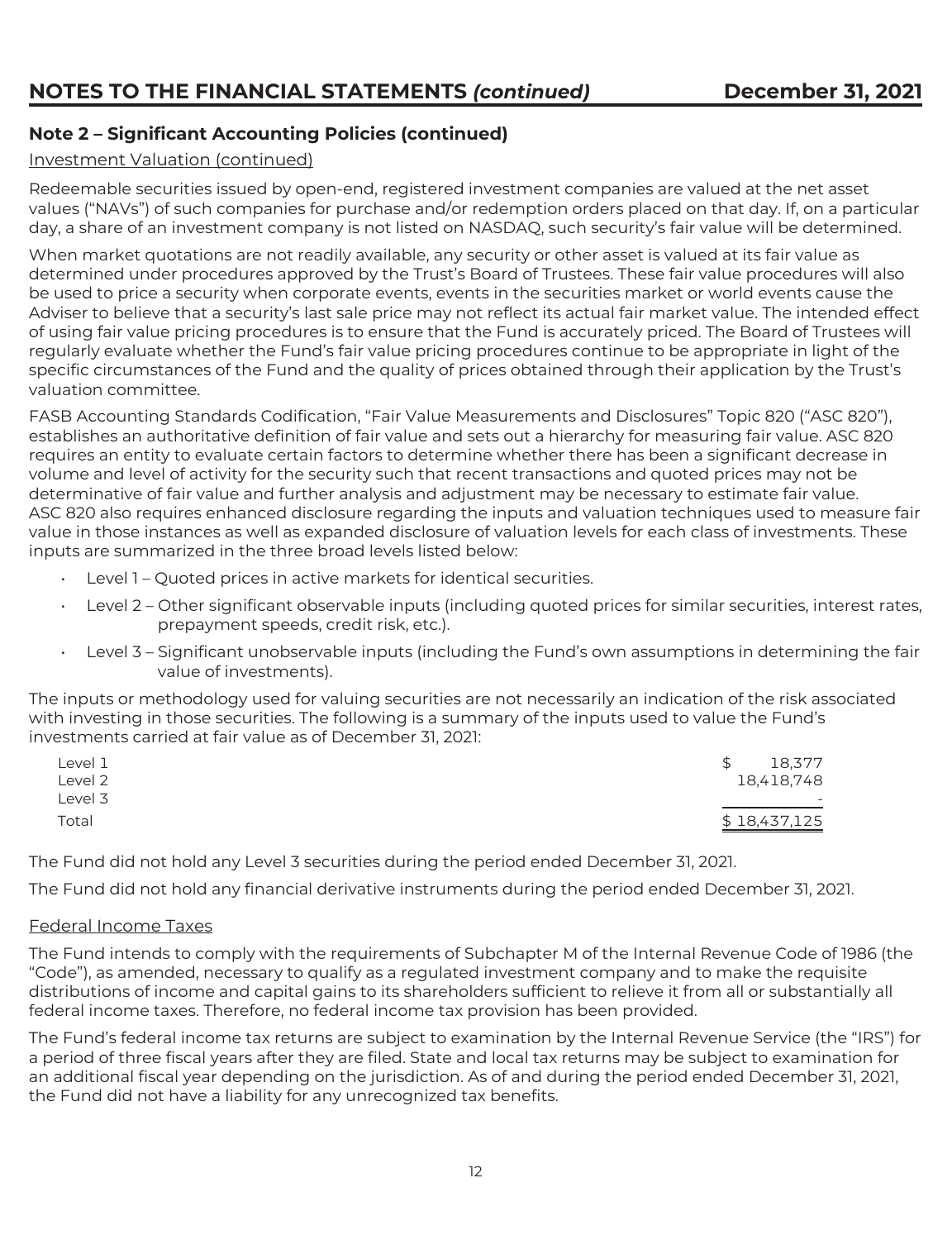### **Note 2 – Significant Accounting Policies (continued)**

#### Federal Income Taxes (continued)

The Fund recognizes interest and penalties, if any, related to uncertain tax benefits as income tax expense in the Statement of Operations. During the period, the Fund did not incur any interest or penalties.

#### Distributions to Shareholders

The Fund will distribute any net investment income monthly. The Fund will distribute any net realized long- or short-term capital gains, if any, at least annually. Distributions from net realized gains for book purposes may include short-term capital gains. All short-term capital gains are included in ordinary income for tax purposes.

Distributions to shareholders are recorded on the ex-dividend date. The Fund may also pay a special distribution at the end of the calendar year to comply with federal tax requirements. Income and capital gain distributions may differ from GAAP, primarily due to timing differences in the recognition of income, gains and losses by the Fund. To the extent that these differences are attributable to permanent book and tax accounting differences, the components of net assets have been adjusted.

The Fund intends to make distributions that are exempt from federal and Minnesota state income tax, in the form of exempt-interest dividends. However, some of the Fund's distributions other than exempt-interest dividends may be taxed as ordinary income or capital gains (or a combination). The Fund may invest a portion of its assets in securities that generate income that is not exempt from federal income tax or Minnesota state income tax. Income exempt from federal income tax may be subject to state and local income tax. The federal income tax status of all distributions made by the Fund for the preceding year will be reported annually to shareholders.

#### Use of Estimates

The preparation of financial statements in conformity with GAAP requires management to make estimates and assumptions that affect the reported amounts of assets and liabilities and disclosure of contingent assets and liabilities at the date of the financial statements and the reported amounts of revenues and expenses during the reporting period. Actual results could differ from those estimates.

#### Share Transactions

The NAV per share of the Fund is calculated by dividing the sum of the value of the securities held by the Fund, plus cash or other assets, minus all liabilities (including estimated accrued expenses) divided by the total number of shares outstanding for the Fund, rounded to the nearest cent. The Fund's shares will not be priced on the days on which the New York Stock Exchange ("NYSE") is closed for trading.

#### Expenses

Expenses associated with a specific fund in the Trust are charged to that fund. Common expenses are typically allocated evenly between the series of the Trust, or by other equitable means.

#### **Other**

Investment transactions are recorded on the trade date. The Fund determines the gain or loss from investment transactions on the identified cost basis by comparing the cost of the security lot sold with the net sales proceeds. Any discount or premium on securities purchased are accreted or amortized over the expected life of the respective securities using the constant yield method. Dividend income, less foreign withholding tax, is recognized on the ex-dividend date and interest income is recognized on an accrual basis. Withholding taxes on foreign dividends and interest, net of any reclaims, have been provided for in accordance with the Fund's understanding of the applicable country's tax rules and rates.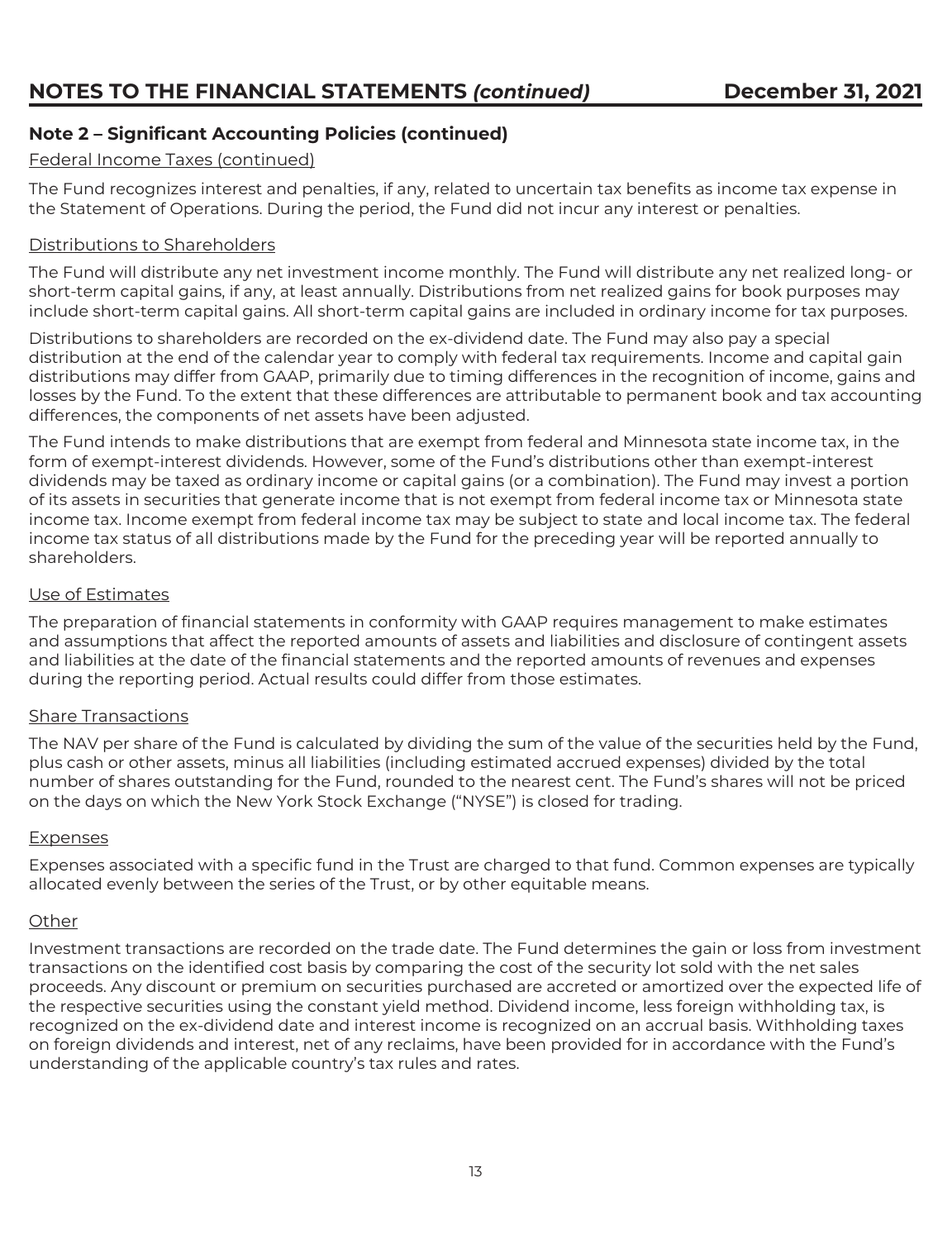#### **Note 3 – Federal Tax Matters**

As of December 31, 2021, the components of accumulated earnings on a tax basis were as follows:

| Cost of investments for tax purposes                                   | \$18,366,579         |
|------------------------------------------------------------------------|----------------------|
| Gross tax unrealized appreciation<br>Gross tax unrealized depreciation | 104.833<br>(34, 287) |
| Net tax unrealized appreciation                                        | 70.546               |

As of November 30, 2021, the Fund's tax year end, the tax basis of distributable earnings/(accumulated losses) were as follows:

| Undistributed ordinary income<br>Other accumulated losses | 7.486<br>(362) |
|-----------------------------------------------------------|----------------|
| Unrealized appreciation on investments                    | 50.292         |
| Total distributable earnings                              | 57,416         |

At November 30, 2021, the Fund had short-term capital losses of \$362, which will be carried forward indefinitely to offset future realized capital gains. To the extent the Fund realizes future net capital gains, taxable distributions to its shareholders will be first offset by any unused capital loss carryovers from the period ended November 30, 2021.

The tax character of distributions paid during the period ended November 30, 2021 was as follows:

| Period ended November 30, 2021<br><b>Distributions paid from:</b> |        |
|-------------------------------------------------------------------|--------|
| Ordinary income                                                   | 268    |
| Tax-exempt income                                                 | 71,382 |
| Long-term capital gains                                           |        |
| Total distributions paid                                          | 71.650 |

GAAP requires that certain components of net assets relating to permanent differences be reclassified between financial and tax reporting. These reclassifications have no effect on net assets or NAV per share. For the period ended November 30, 2021, no such reclassifications were required.

#### **Note 4 – Investment Adviser**

The Trust has an Investment Advisory Agreement (the "Agreement") with the Adviser to furnish investment advisory services to the Fund. Under the terms of the Agreement between the Trust, on behalf of the Fund, and the Adviser, the Fund pays a unified management fee to the Adviser, which is calculated daily and paid monthly, at an annual rate of 0.39% of the Fund's average daily net assets. The Adviser has agreed to pay all expenses of the Fund except the unified management fee paid to the Adviser under the Agreement, interest charges on any borrowings, dividends and other expenses on securities sold short, taxes, brokerage commissions and other expenses incurred in placing orders for the purchase and sale of securities and other investment instruments, acquired fund fees and expenses, accrued deferred tax liability, extraordinary expenses, distribution fees and expenses paid by the Fund under any distribution plan adopted pursuant to Rule 12b-1 under the 1940 Act.

#### **Note 5 – Distribution Agreement**

Foreside Fund Services, LLC (the "Distributor") serves as the Fund's distributor pursuant to a Distribution Agreement. The Distributor receives compensation for the statutory underwriting services it provides to the Fund. The Distributor enters into agreements with certain broker-dealers and others that will allow those parties to be "Authorized Participants" and to subscribe for and redeem shares of the Fund. The Distributor will not distribute shares in less than whole Creation Units and does not maintain a secondary market in shares.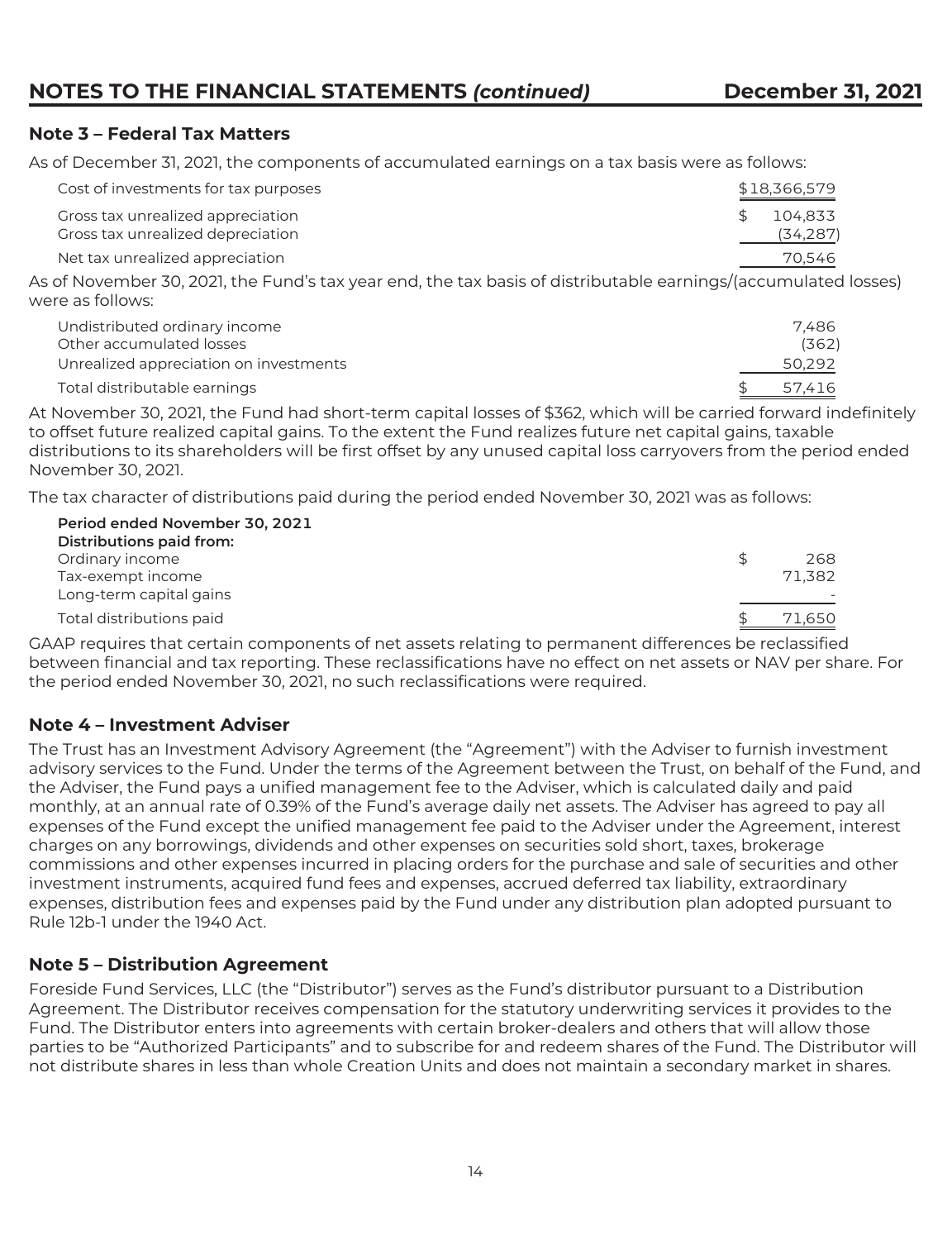### **Note 6 – Related Party Transactions**

U.S. Bancorp Fund Services, LLC, doing business as U.S. Bank Global Fund Services ("Fund Services" or the "Administrator"), acts as the Fund's administrator under an Administration Agreement. The Administrator prepares various federal and state regulatory filings, reports and returns for the Fund; prepares reports and materials to be supplied to the Trustees; monitors the activities of the Fund's custodian, transfer agent and fund accountant; coordinates the preparation and payment of the Fund's expenses; and reviews the Fund's expense accruals. Fund Services also serves as the fund accountant and transfer agent to the Fund. U.S. Bank N.A. (the "Custodian"), an affiliate of Fund Services, serves as the Fund's custodian pursuant to a Custody Agreement. Under the terms of these agreements, the Adviser pays the Fund's administrative, custody and transfer agency fees.

Certain officers of the Fund are also employees of Fund Services. A Trustee of the Trust is affiliated with Fund Services and the Custodian.

The Trust's Chief Compliance Officer is also an employee of Fund Services.

#### **Note 7 – Creation and Redemption Transactions**

Shares of the Fund are listed and traded on the Cboe BZX Exchange, Inc. (the "Exchange"). The Fund issues and redeems shares on a continuous basis at NAV only in large blocks of shares called "Creation Units." A Creation Unit generally consists of 10,000 shares though this may change from time to time. Creation Units are to be issued and redeemed principally in kind for a basket of securities and a balancing cash amount. Shares generally will trade in the secondary market in amounts less than a Creation Unit at market prices that change throughout the day. Market prices for the shares may be different from their NAV. The NAV is determined as of the close of trading (generally, 4:00 p.m. Eastern Time) on each day the NYSE is open for trading. The NAV of the shares of the Fund will be equal to a Fund's total assets minus a Fund's total liabilities divided by the total number of shares outstanding. The NAV that is published will be rounded to the nearest cent; however, for purposes of determining the price of Creation Units, the NAV will be calculated to five decimal places.

Only "Authorized Participants" may purchase or redeem shares directly from the Fund. An Authorized Participant is either (i) a broker-dealer or other participant in the clearing process through the Continuous Net Settlement System of National Securities Clearing Corporation or (ii) a DTC participant and, in each case, must have executed a Participant Agreement with the Distributor. Most retail investors will not qualify as Authorized Participants or have the resources to buy and sell whole Creation Units. Therefore, they will be unable to purchase or redeem the shares directly from the Fund. Rather, most retail investors will purchase shares in the secondary market with the assistance of a broker and will be subject to customary brokerage commissions or fees. Securities received or delivered in connection with in-kind creates and redeems are valued as of the close of business on the effective date of the creation or redemption.

#### Creation Unit Transaction Fee

Authorized Participants will be required to pay to the Custodian a fixed transaction fee (the "Creation Transaction Fee") in connection with the issuance of Creation Units. The standard Creation Transaction Fee will be the same regardless of the number of Creation Units purchased by an investor on the applicable Business Day. The Creation Transaction Fee for the Fund is \$250.

An additional variable fee of up to a maximum of 2% of the value of the Creation Units subject to the transaction may be imposed for cash purchases, non-standard orders, or partial purchase of Creation Units. For orders comprised entirely of cash, a variable fee of 0.03% of the value of the order will be charged by the Fund. The variable charge is primarily designed to cover additional costs (e.g., brokerage, taxes) involved with buying the securities with cash. The Fund may determine to not charge a variable fee on certain orders when the Adviser has determined that doing so is in the best interests of Fund shareholders.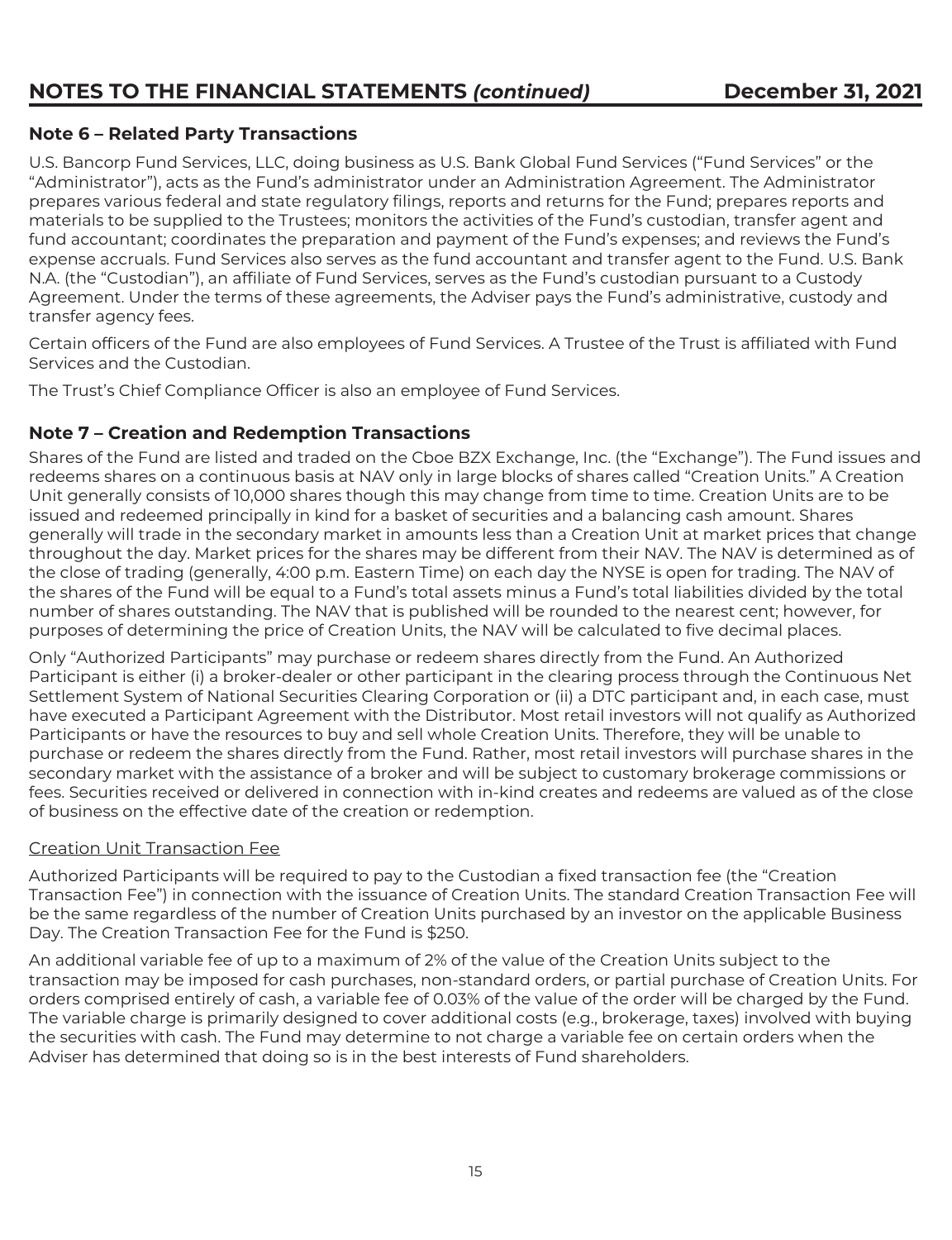### **Note 7 – Creation and Redemption Transactions (continued)**

#### Creation Unit Transaction Fee (continued)

A creation unit will generally not be issued until the transfer of good title of the deposit securities to the Fund and the payment of any cash amounts have been completed. To the extent contemplated by the applicable participant agreement, Creation Units of the Fund will be issued to such authorized participant notwithstanding the fact that the Fund's deposits have not been received in part or in whole, in reliance on the undertaking of the authorized participant to deliver the missing deposit securities as soon as possible. If the Fund or its agents do not receive all of the deposit securities, or the required cash amounts, by such time, then the order may be deemed rejected and the authorized participant shall be liable to the Fund for losses, if any.

#### **Note 8 – Investment Transactions**

The aggregate purchases and sales of securities, excluding short-term investments, for the Fund for the period ended December 31, 2021 were as follows:

> Purchases **Sales** \$ 18,843,258 \$ 339,545

For the period ended December 31, 2021, there were no purchases or sales of U.S. government securities for the Fund.

#### **Note 9 – Principal Risks**

As with all ETFs, shareholders of the Fund are subject to the risk that their investment could lose money. The Fund is subject to the principal risks, any of which may adversely affect a Fund's NAV, trading price, yield, total return and ability to meet its investment objective. A description of the principal risks is included in the prospectus under the heading "Principal Risks''.

#### **Note 10 – Recent Market Events**

U.S. and international markets have experienced volatility in recent months and years due to a number of economic, political and global macro factors, including the impact of the coronavirus (COVID-19) global pandemic, which resulted in a public health crisis, business interruptions, growth concerns in the U.S. and overseas, travel restrictions, changed social behaviors, rising inflation and reduced consumer spending. While several countries, including the U.S., have begun to lift public health restrictions in efforts to reopen their respective economies, the outbreak of the Delta variant has led to the renewal of health mandates by local governments and businesses, reduced hiring efforts by employers, event cancellations and additional travel restrictions, supply chain shortages, cessation of return-to-office plans and an overall economic slowdown. While U.S. and global economies are recovering from the effects of COVID-19, the recovery is proceeding at slower than expected rates and may last for a prolonged period of time. Uncertainties regarding interest rates, political events, rising government debt in the U.S. and trade tensions have also contributed to market volatility. Global economies and financial markets are increasingly interconnected, which increases the possibility that conditions in one country or region might adversely impact issuers in a different country or region. In particular, a rise in protectionist trade policies, slowing global economic growth, risks associated with epidemic and pandemic diseases, risks associated with the United Kingdom's departure from the European Union, the risk of trade disputes, and the possibility of changes to some international trade agreements, could affect the economies of many nations, including the United States, in ways that cannot necessarily be foreseen at the present time. Continuing market volatility as a result of recent market conditions or other events may have adverse effects on your account.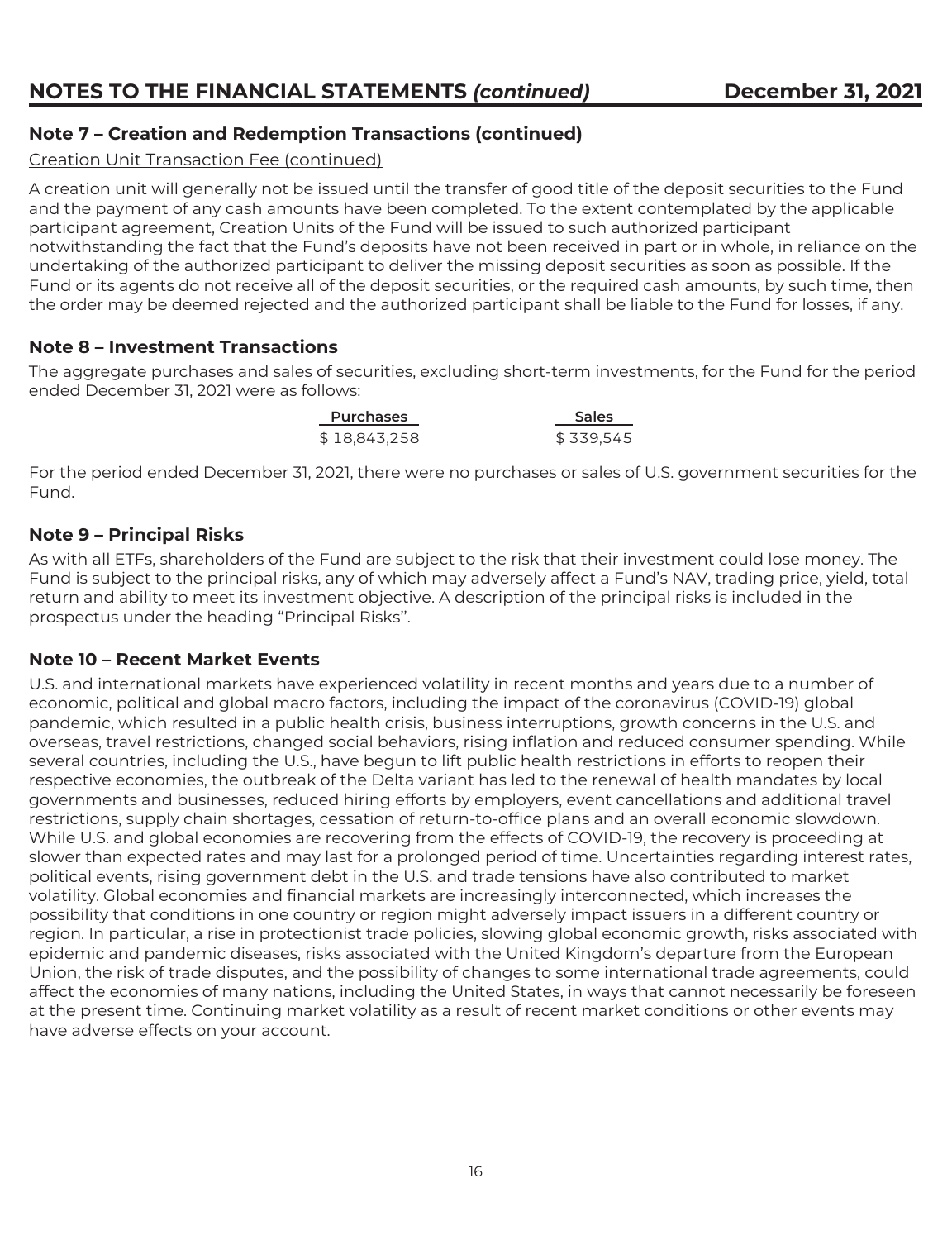#### **Note 11 – Subsequent Events**

The Fund paid distributions to shareholders as follows:

| Record Date | Ex-Date   | Reinvestment<br>Date/Payable<br>Date | Ordinary<br>Income Rate | <b>Ordinary Income</b><br><b>Distribution Paid</b> |
|-------------|-----------|--------------------------------------|-------------------------|----------------------------------------------------|
| 1/24/2022   | 1/21/2022 | 1/31/2022                            | 0.01438528              | \$10.645                                           |
| 2/18/2022   | 2/17/2022 | 2/28/2022                            | 0.01810842              | \$13.581                                           |

Other than as disclosed, there were no other subsequent events requiring recognition or disclosure through the date the financial statements were issued.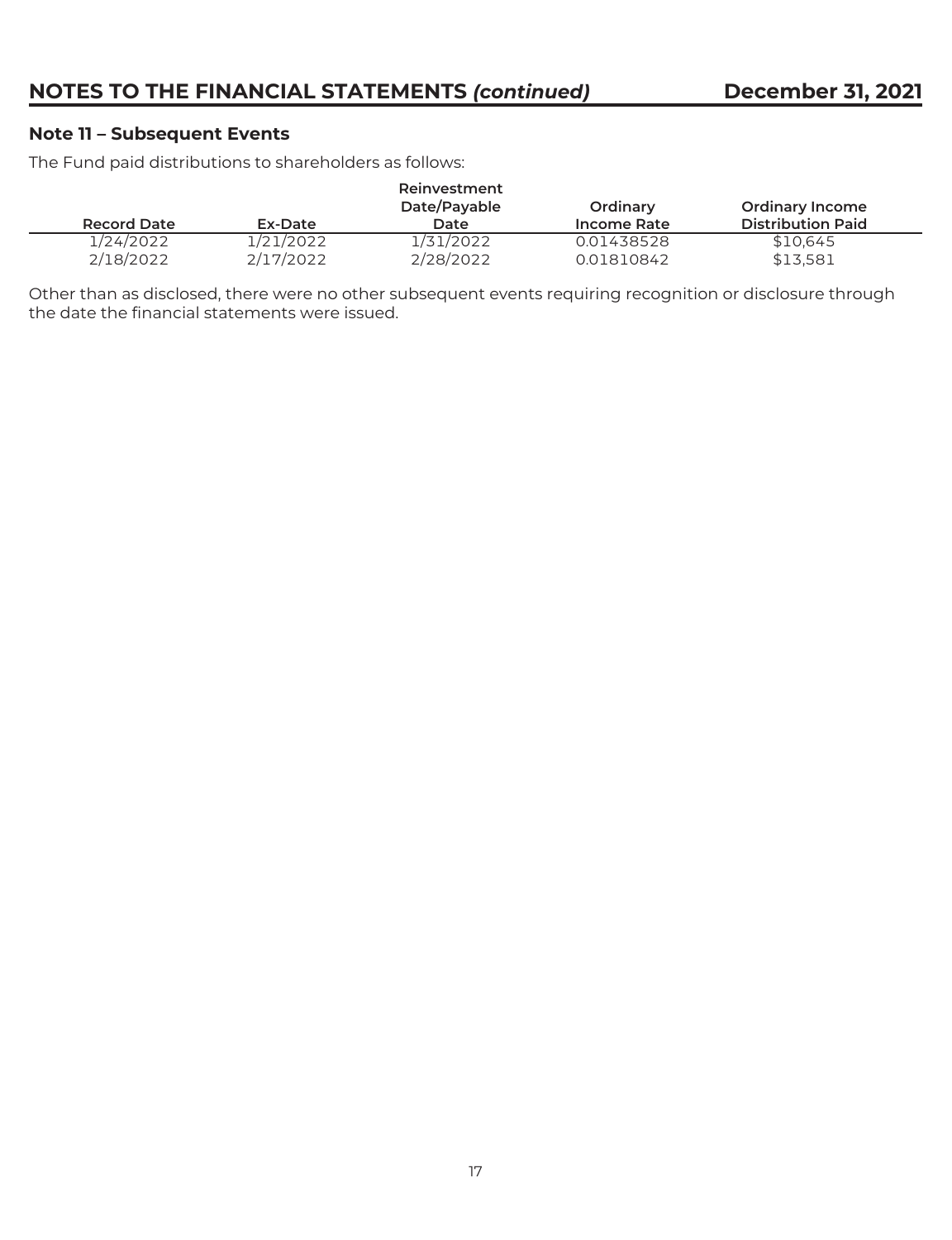# **Mairs & Power Minnesota Municipal Bond ETF FINANCIAL HIGHLIGHTS**

# SELECTED DATA AND RATIOS (for a share outstanding throughout the period)

|                                                      | Period Ended<br>December 31, 2021 <sup>(1)</sup> |
|------------------------------------------------------|--------------------------------------------------|
| <b>Per Share</b>                                     |                                                  |
| Net asset value, beginning of period                 | \$25.00                                          |
| Income from investment operations:                   |                                                  |
| Net investment income <sup>(2)</sup>                 | 0.18                                             |
| Net realized and unrealized gain (loss)              | 0.14                                             |
| <b>Total from investment operations</b>              | 0.32                                             |
| Distributions to shareholders from:                  |                                                  |
| Net investment income                                | (0.16)                                           |
| <b>Total distributions</b>                           | (0.16)                                           |
| Net asset value, end of period                       | \$25.16                                          |
| Total investment return, at NAV <sup>(3)</sup>       | 1.29%(4)                                         |
| Total investment return, at Market <sup>(3)</sup>    | $1.32\%^{(4)}$                                   |
| Net assets, end of period, in thousands              | \$18,619                                         |
| <b>Ratios/supplemental data:</b>                     |                                                  |
| Ratio of expenses to average net assets              | $0.39%^{(5)}$                                    |
| Ratio of net investment income to average net assets | $0.88\%^{(5)}$                                   |
| Portfolio turnover rate                              | $2.54\%^{(4)}$                                   |

- $<sup>10</sup>$  The Fund commenced investment operations on March 11, 2021.</sup>
- $2)$  Per share net investment income was calculated using average shares outstanding.
- (3) Total return in the table represents the rate that the investor would have earned or lost on an investment in the Fund, assuming reinvestment of dividends.
- $(4)$  Not annualized for periods less than one year.
- <sup>(5)</sup> Annualized for periods less than one year.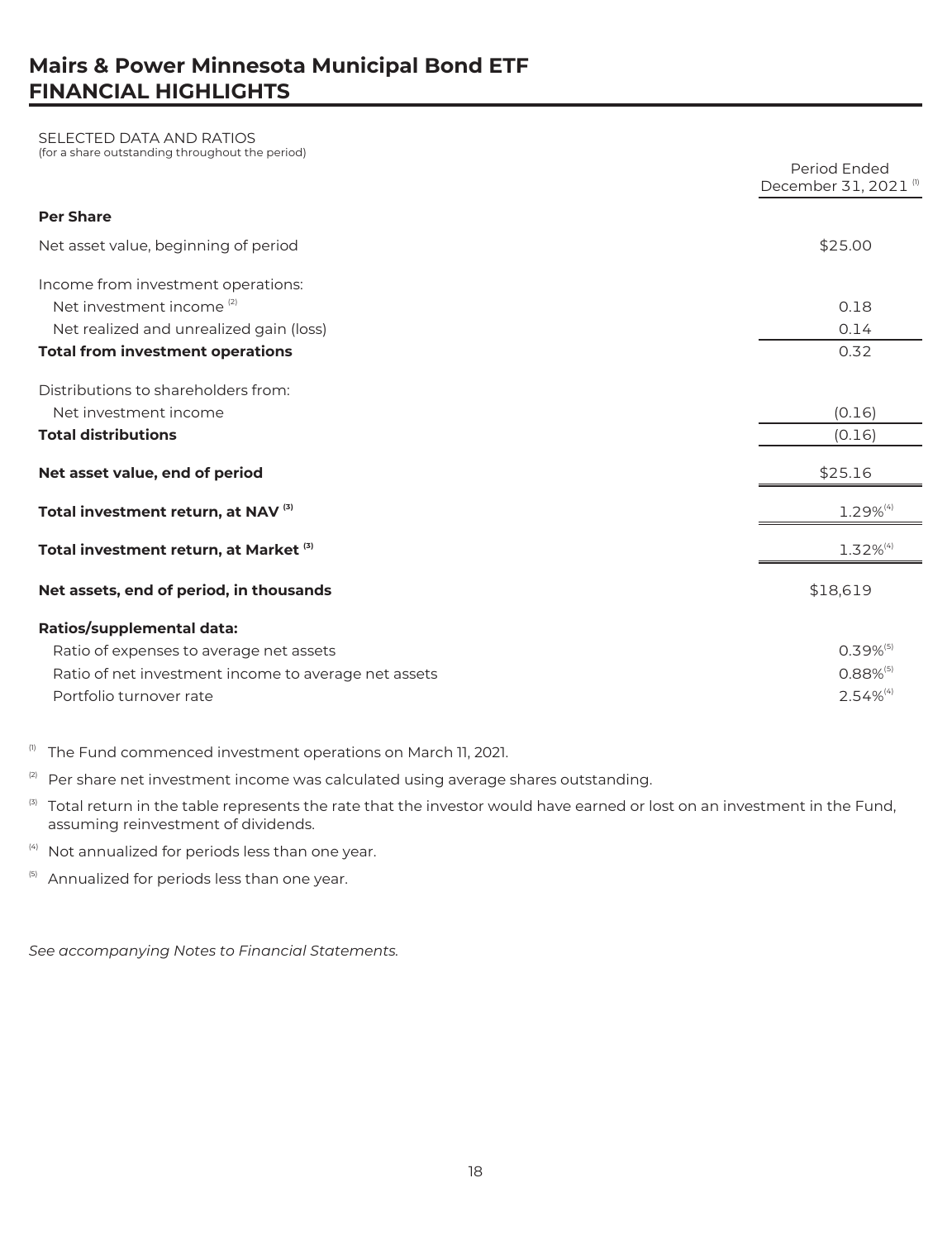# **REPORT OF INDEPENDENT REGISTERED PUBLIC ACCOUNTING FIRM**

To the Shareholders of Mairs & Power Minnesota Municipal Bond ETF and Board of Trustees of Trust for Professional Managers

#### **Opinion on the Financial Statements**

We have audited the accompanying statement of assets and liabilities, including the schedule of investments, of Mairs & Power Minnesota Municipal Bond ETF (the "Fund"), a series of Trust for Professional Managers, as of December 31, 2021, and the related statement of operations, the statement of changes in net assets, the related notes, and the financial highlights for the period from March 11, 2021 (commencement of operations) through December 31, 2021 (collectively referred to as the "financial statements"). In our opinion, the financial statements present fairly, in all material respects, the financial position of the Fund as of December 31, 2021, the results of its operations, the changes in net assets, and the financial highlights for the period from March 11, 2021 (commencement of operations) through December 31, 2021, in conformity with accounting principles generally accepted in the United States of America.

#### **Basis for Opinion**

These financial statements are the responsibility of the Fund's management. Our responsibility is to express an opinion on the Fund's financial statements based on our audit. We are a public accounting firm registered with the Public Company Accounting Oversight Board (United States) ("PCAOB") and are required to be independent with respect to the Fund in accordance with the U.S. federal securities laws and the applicable rules and regulations of the Securities and Exchange Commission and the PCAOB.

We conducted our audit in accordance with the standards of the PCAOB. Those standards require that we plan and perform the audit to obtain reasonable assurance about whether the financial statements are free of material misstatement whether due to error or fraud.

Our audit included performing procedures to assess the risks of material misstatement of the financial statements, whether due to error or fraud, and performing procedures that respond to those risks. Such procedures included examining, on a test basis, evidence regarding the amounts and disclosures in the financial statements. Our procedures included confirmation of securities owned as of December 31, 2021, by correspondence with the custodian. Our audit also included evaluating the accounting principles used and significant estimates made by management, as well as evaluating the overall presentation of the financial statements. We believe that our audit provides a reasonable basis for our opinion.

We have served as the Fund's auditor since 2021.

Cohen & Company, Hol.

COHEN & COMPANY, LTD. Milwaukee, Wisconsin February 28, 2022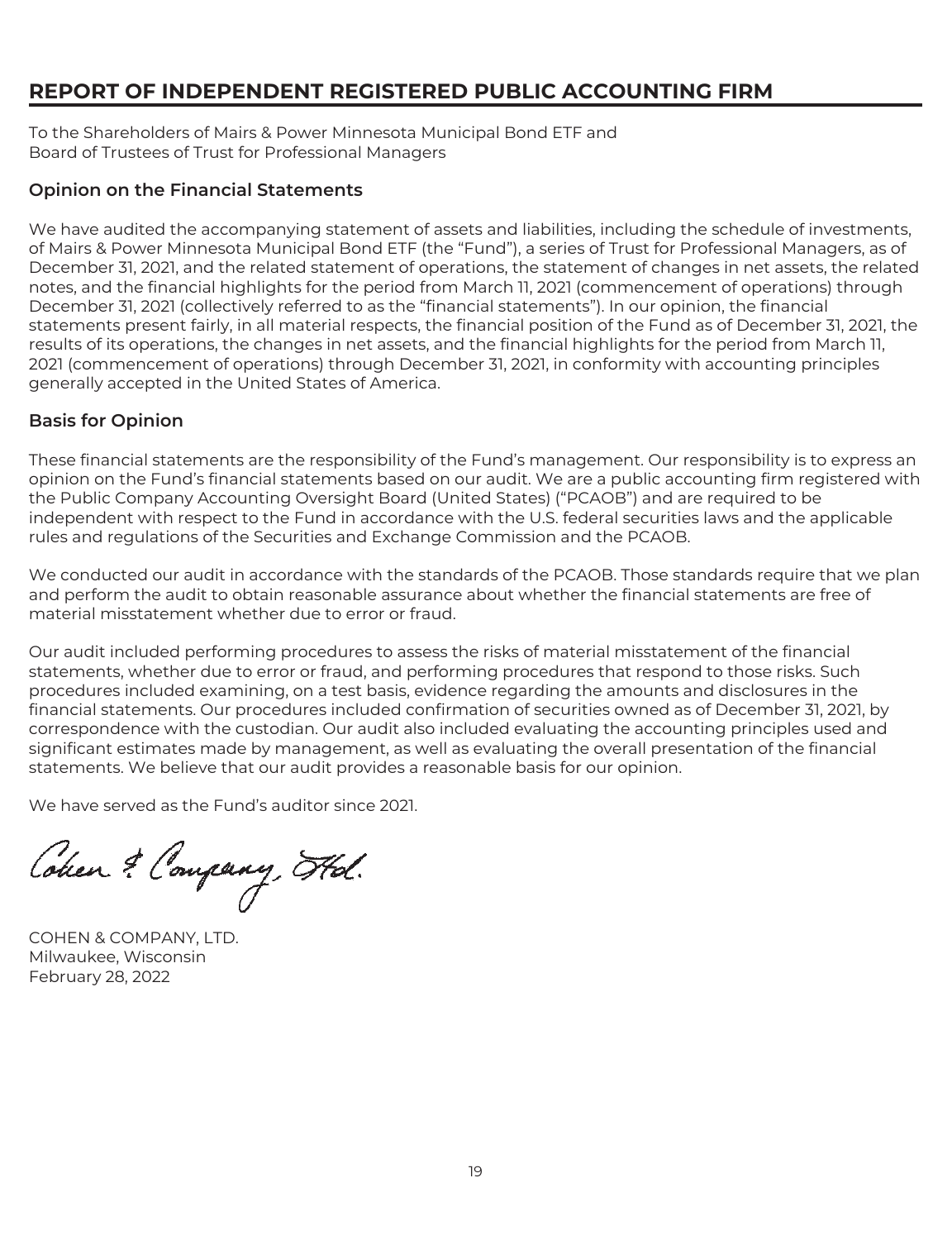# **FUND EXPENSES (unaudited)**

As a shareholder of the Fund, you incur two types of costs: (1) transaction costs, including brokerage commissions paid on purchases and sales of the Fund's shares and (2) ongoing expenses for the operation of the Fund (e.g., asset-based charges, such as investment management fees).

This example is intended to help you understand your ongoing costs (in dollars) of investing in the Fund and to compare these costs with the ongoing costs of investing in other funds. The table below reports the Fund's expenses during the period July 1, 2021 through December 31, 2021 and includes the costs associated with a \$1,000 investment.

#### Actual Expenses

The first line in the table below provides information about actual account values and actual expenses. You may use the information in this line, together with the amount you invested, to estimate the actual expenses you paid over the reporting period. You can do this by dividing your account value by \$1,000 and multiplying the result by the expense shown in the table below. For example, if your account value is \$8,600, divided by \$1,000 = \$8.60. Multiply the result by the number in the first line under the heading entitled "Expenses Paid During Period." By doing this you can estimate the expenses you paid on your account during this period.

#### Hypothetical Example

The second line of the table below provides information about hypothetical account values and hypothetical expenses based on the Fund's actual expenses and assumed returns of 5% per year before expenses, which is not the Fund's actual returns. The results may be used to provide you with a basis for comparing the ongoing costs of investing in the Fund with the ongoing costs of investing in other funds. To do so, compare these 5% hypothetical examples with the 5% hypothetical examples that appear in the shareholder reports of other funds. Please note that these hypothetical examples highlight ongoing costs only and do not reflect any transactional fees, such as brokerage commissions paid on purchases and sales of exchange-traded fund shares. In addition, if these transactional fees were included, your costs would have been higher. These hypothetical expense examples may not be used to estimate the actual ending account balances or expenses you paid during the period and will not help you determine the relative total costs of owning different funds.

| <b>Mairs &amp; Power Minnesota Municipal Bond ETF</b> |                                     |                                           |                                                    |  |  |  |
|-------------------------------------------------------|-------------------------------------|-------------------------------------------|----------------------------------------------------|--|--|--|
|                                                       | Beginning Account<br>Value 7/1/2021 | <b>Ending Account</b><br>Value 12/31/2021 | <b>Expenses Paid</b><br>During Period <sup>1</sup> |  |  |  |
| Actual return                                         | \$1,000.00                          | \$1,003.10                                | \$1.97                                             |  |  |  |
| Hypothetical assumed 5% return                        | \$1,000.00                          | \$1.023.24                                | \$1.99                                             |  |  |  |

 $1$  The Fund's expenses are equal to the Fund's annualized expense ratio for the period of 0.39%, multiplied by the average account value over the period, multiplied by the number of days in the period (184 days), divided by 365 days to reflect the period of July 1, 2021 through December 31, 2021.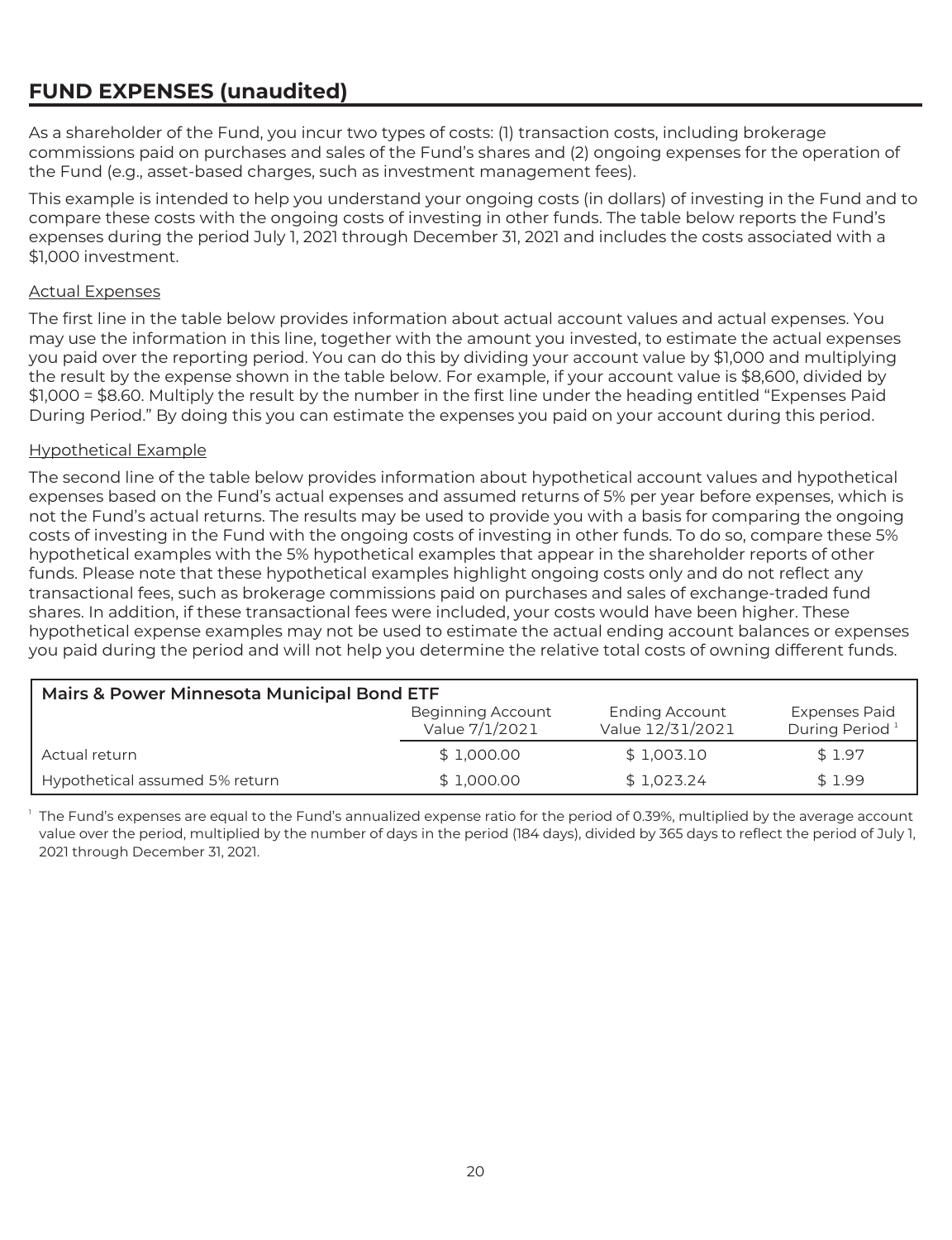# **TAX INFORMATION**

The Fund designated 0.00% of its ordinary income distribution for the period ended November 30, 2021, as qualified dividend income under the Jobs and Growth Tax Relief Reconciliation Act of 2003.

For the period ended November 30, 2021, 0.00% of dividends paid from net ordinary income qualified for the dividends received deduction available to corporate shareholders.

The percentage of taxable ordinary income distributions that are designated as short-term capital gain distributions under Section 871(k)(2)(C) of the Code for the Fund was 0.00%.

# **INDEMNIFICATIONS**

Under the Trust's organizational documents, its officers and Trustees are indemnified against certain liabilities arising out of the performance of their duties to the Fund. In addition, in the normal course of business, the Fund enters into contracts that provide general indemnifications to other parties. The Fund's maximum exposure under these arrangements is unknown as this would involve future claims that may be made against the Fund that have not yet occurred. However, the Fund has not had prior claims or losses pursuant to these contracts and expects the risk of loss to be remote.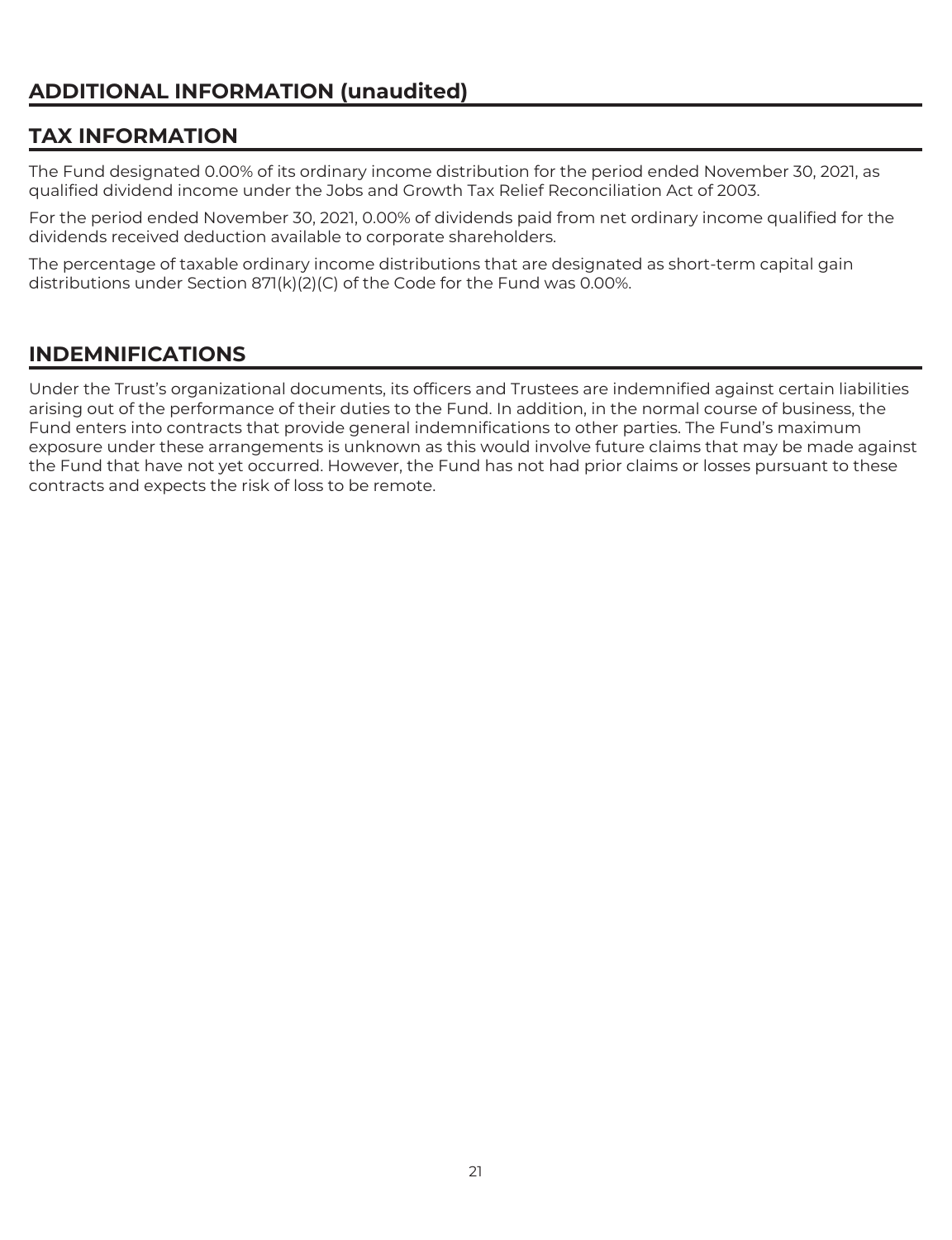# **INFORMATION ABOUT TRUSTEES**

The business and affairs of the Trust are managed under the direction of the Board of Trustees. Information pertaining to the Trustees of the Trust is set forth below. The Statement of Additional Information includes additional information about the Trustees and is available, without charge, upon request by calling 1-855-839-2800.

| Name,<br><b>Address and</b><br><b>Year of Birth</b>                                          | Position(s)<br><b>Held with</b><br>the Trust                                                     | Term of<br><b>Office and</b><br>Length of<br><b>Time Served</b> | <b>Number of</b><br><b>Portfolios</b><br>in Trust<br>Overseen<br>by Trustee | <b>Principal Occupation(s)</b><br><b>During the Past Five Years</b>                                                                                                                                            | Other<br><b>Directorships</b><br><b>Held by Trustee</b><br><b>During the Past</b><br><b>Five Years</b>                                                                       |
|----------------------------------------------------------------------------------------------|--------------------------------------------------------------------------------------------------|-----------------------------------------------------------------|-----------------------------------------------------------------------------|----------------------------------------------------------------------------------------------------------------------------------------------------------------------------------------------------------------|------------------------------------------------------------------------------------------------------------------------------------------------------------------------------|
|                                                                                              |                                                                                                  |                                                                 | <b>INDEPENDENT TRUSTEES</b>                                                 |                                                                                                                                                                                                                |                                                                                                                                                                              |
| Michael D. Akers, Ph.D.<br>615 E. Michigan St.<br>Milwaukee, WI 53202<br>Year of Birth: 1955 | Trustee                                                                                          | Indefinite<br>Term; Since<br>August 22,<br>2001                 | 24                                                                          | Professor Emeritus,<br>Department of Accounting<br>(June 2019-present), Professor,<br>Department of Accounting<br>(2004-May 2019), Chair,<br>Department of Accounting<br>(2004-2017), Marquette<br>University. | Independent<br>Trustee, USA<br><b>MUTUALS</b><br>(an open-end<br>investment<br>company)<br>(2001-2021).                                                                      |
| Gary A. Drska<br>615 E. Michigan St.<br>Milwaukee, WI 53202<br>Year of Birth: 1956           | Trustee                                                                                          | Indefinite<br>Term; Since<br>August 22,<br>2001                 | 24                                                                          | Retired; Pilot, Frontier/Midwest<br>Airlines, Inc. (airline company)<br>(1986-2021).                                                                                                                           | Independent<br>Trustee, USA<br><b>MUTUALS</b><br>(an open-end<br>investment<br>company)<br>$(2001-2021).$                                                                    |
|                                                                                              |                                                                                                  | <b>INTERESTED TRUSTEE AND OFFICERS</b>                          |                                                                             |                                                                                                                                                                                                                |                                                                                                                                                                              |
| Joseph C. Neuberger*<br>615 E. Michigan St.<br>Milwaukee, WI 53202<br>Year of Birth: 1962    | Chairperson<br>and<br>Trustee                                                                    | Indefinite<br>Term; Since<br>August 22,<br>2001                 | 24                                                                          | · President (2017-present), Chief<br>Operating Officer (2016-2020),<br><b>Executive Vice President</b><br>(1994-2017), U.S. Bancorp Fund<br>Services, LLC.                                                     | Trustee, Buffalo<br>Funds (an<br>open-end<br>investment<br>company)<br>$(2003 - 2017);$<br>Trustee, USA<br>MUTUALS (an<br>open-end<br>investment<br>company)<br>(2001-2018). |
| John P. Buckel<br>615 E. Michigan St.<br>Milwaukee, WI 53202<br>Year of Birth: 1957          | President<br>and<br>Principal<br>Executive<br>Officer                                            | Indefinite<br>Term; Since<br>January 24,<br>2013                | N/A                                                                         | · Vice President, U.S. Bancorp<br>Fund Services, LLC<br>(2004-present).                                                                                                                                        | N/A                                                                                                                                                                          |
| Jennifer A. Lima<br>615 E. Michigan St.<br>Milwaukee, WI 53202<br>Year of Birth: 1974        | Vice<br>President,<br>Treasurer<br>and<br>Principal<br>Financial<br>and<br>Accounting<br>Officer | Indefinite<br>Term; Since<br>January 24,<br>2013                | N/A                                                                         | · Vice President, U.S. Bancorp<br>Fund Services, LLC<br>(2002-present).                                                                                                                                        | N/A                                                                                                                                                                          |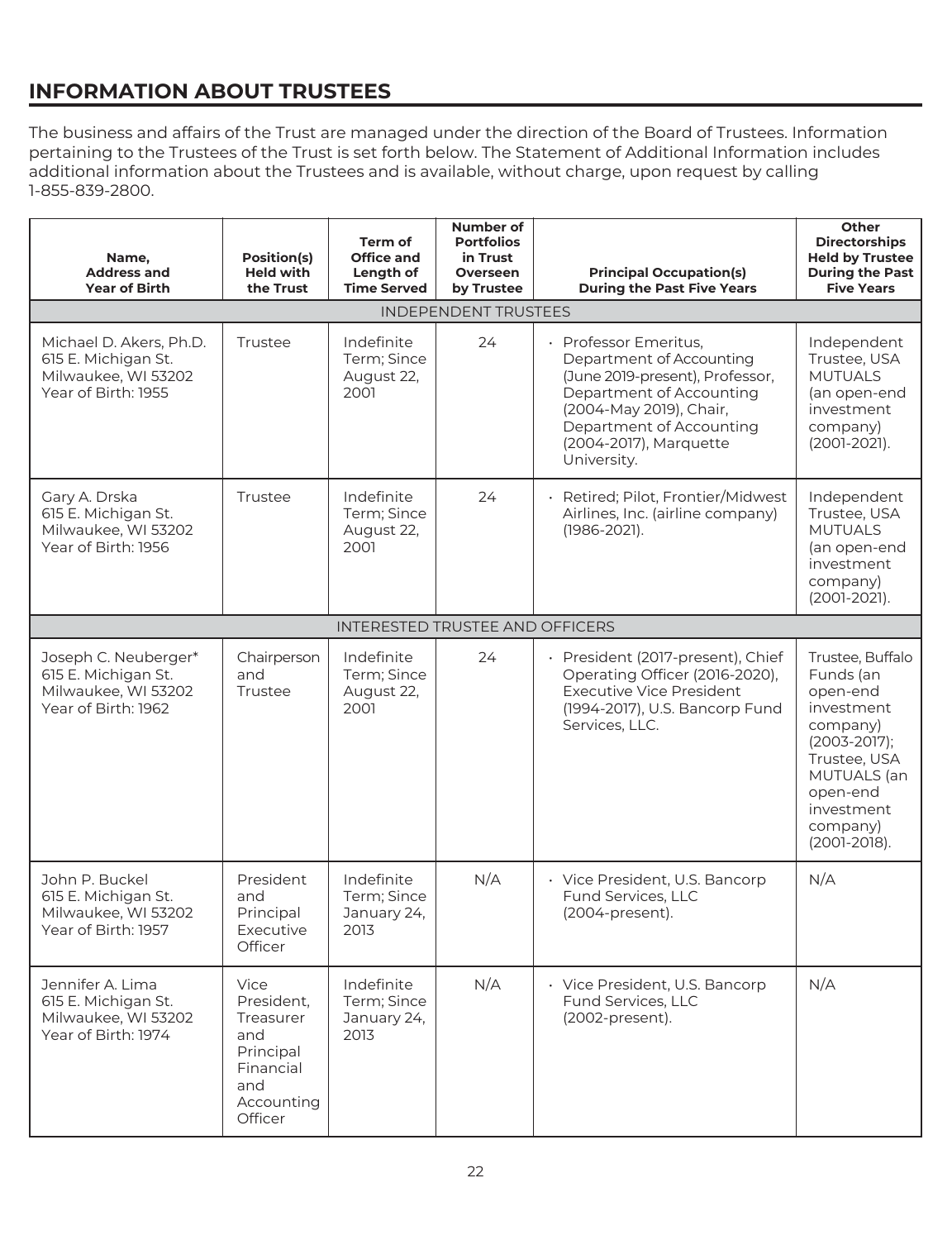# **INFORMATION ABOUT TRUSTEES** *(continued)*

| Name,<br><b>Address and</b><br><b>Year of Birth</b>                                   | Position(s)<br><b>Held with</b><br>the Trust                                                        | Term of<br><b>Office and</b><br>Length of<br><b>Time Served</b> | Number of<br><b>Portfolios</b><br>in Trust<br>Overseen<br>by Trustee | <b>Principal Occupation(s)</b><br><b>During the Past Five Years</b>                                                                                                                                                                                                 | Other<br><b>Directorships</b><br><b>Held by Trustee</b><br><b>During the Past</b><br><b>Five Years</b> |  |
|---------------------------------------------------------------------------------------|-----------------------------------------------------------------------------------------------------|-----------------------------------------------------------------|----------------------------------------------------------------------|---------------------------------------------------------------------------------------------------------------------------------------------------------------------------------------------------------------------------------------------------------------------|--------------------------------------------------------------------------------------------------------|--|
|                                                                                       |                                                                                                     |                                                                 |                                                                      | INTERESTED TRUSTEE AND OFFICERS (continued)                                                                                                                                                                                                                         |                                                                                                        |  |
| Deanna B. Marotz<br>615 E. Michigan St.<br>Milwaukee, WI 53202<br>Year of Birth: 1965 | Chief<br>Compliance<br>Officer.<br>Vice<br>President<br>and Anti-<br>Money<br>Laundering<br>Officer | Indefinite<br>Term; Since<br>October 21,<br>2021                | N/A                                                                  | Senior Vice President, U.S.<br>Bancorp Fund Services, LLC<br>(2021-present); Chief<br>Compliance Officer, Keeley-<br>Teton Advisors, LLC and Teton<br>Advisors, Inc (2017-2021); Chief<br>Compliance Officer, Keeley<br>Asset Management Corp.<br>$(2015 - 2017)$ . | N/A                                                                                                    |  |
| Jay S. Fitton<br>615 E. Michigan St.<br>Milwaukee, WI 53202<br>Year of Birth: 1970    | Secretary                                                                                           | Indefinite<br>Term; Since<br>July 22, 2019                      | N/A                                                                  | · Assistant Vice President. U.S.<br>Bancorp Fund Services, LLC<br>(2019-present); Partner,<br>Practus, LLP (2018-2019);<br>Counsel, Drinker Biddle &<br>Reath LLP (2016-2018).                                                                                      | N/A                                                                                                    |  |
| Kelly A. Strauss<br>615 E. Michigan St.<br>Milwaukee, WI 53202<br>Year of Birth: 1987 | Assistant<br>Treasurer                                                                              | Indefinite<br>Term; Since<br>April 23,<br>2015                  | N/A                                                                  | · Assistant Vice President, U.S.<br>Bancorp Fund Services, LLC<br>(2011-present).                                                                                                                                                                                   | N/A                                                                                                    |  |
| Melissa Aguinaga<br>615 E. Michigan St.<br>Milwaukee, WI 53202<br>Year of Birth: 1987 | Assistant<br>Treasurer                                                                              | Indefinite<br>Term; Since<br>July 1, 2015                       | N/A                                                                  | · Assistant Vice President, U.S.<br>Bancorp Fund Services, LLC<br>(2010-present).                                                                                                                                                                                   | N/A                                                                                                    |  |
| Laura A. Caroll<br>615 E. Michigan St.<br>Milwaukee, WI 53202<br>Year of Birth: 1985  | Assistant<br>Treasurer                                                                              | Indefinite<br>Term; Since<br>August 20,<br>2018                 | N/A                                                                  | · Assistant Vice President, U.S.<br>Bancorp Fund Services, LLC<br>(2007-present).                                                                                                                                                                                   | N/A                                                                                                    |  |

\* Mr. Neuberger is an "interested person" of the Trust as defined by the 1940 Act due to his position and material business relationship with the Trust.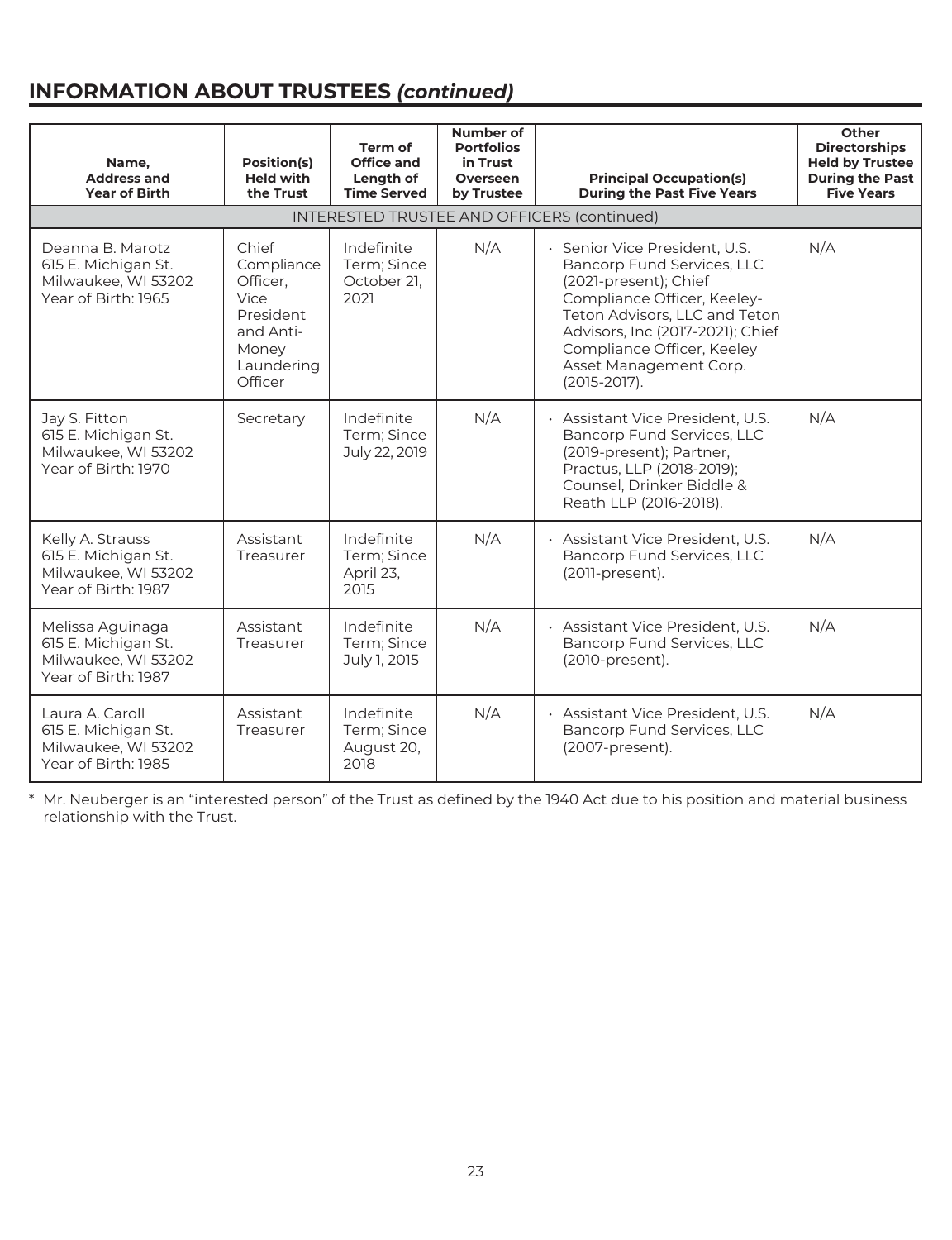# **A NOTE ON FORWARD LOOKING STATEMENTS (unaudited)**

Except for historical information contained in this report for the Fund, the matters discussed in this report may constitute forward-looking statements made pursuant to the safe-harbor provisions of the Securities Litigation Reform Act of 1995. These include any adviser or portfolio manager predictions, assessments, analyses or outlooks for individual securities, industries, market sectors and/or markets. These statements involve risks and uncertainties. In addition to the general risks described for the Fund in the current Prospectus, other factors bearing on this report include the accuracy of the Adviser's or portfolio managers' forecasts and predictions, and the appropriateness of the investment programs designed by the Adviser or portfolio managers to implement their strategies efficiently and effectively. Any one or more of these factors, as well as other risks affecting the securities markets and investment instruments generally, could cause the actual results of the Fund to differ materially as compared to benchmarks associated with the Fund.

# **ADDITIONAL INFORMATION (unaudited)**

The Fund has adopted proxy voting policies and procedures that delegate to the Adviser the authority to vote proxies. A description of the Fund's proxy voting policies and procedures is available without charge, upon request, by calling the Fund toll free at 1-855-839-2800. A description of these policies and procedures is also included in the Fund's Statement of Additional Information, which is available on the SEC's website at http://www.sec.gov.

The Fund's proxy voting record for the most recent period ended June 30, is available without charge, either upon request by calling the Fund toll free at 1-855-839-2800 or by accessing the SEC's website at http://www.sec.gov.

The Fund's portfolio holdings are posted on the Fund's website daily at www.mairsandpower.com. The Fund files a complete schedule of its portfolio holdings with the SEC for the first and third quarter of each fiscal year on Part F of Form N-PORT. Shareholders may view the Part F of Form N-PORT reports on the SEC's website at http://www.sec.gov.

# **FREQUENCY DISTRIBUTION OF PREMIUMS AND DISCOUNTS (unaudited)**

Information regarding how often shares of the Fund trade on an exchange at a price above (i.e., at a premium) or below (i.e., at a discount) the NAV of the Fund is available without charge, on the Fund's website at www.mairsandpower.com.

# **HOUSEHOLDING (unaudited)**

In an effort to decrease costs, the Fund intends to reduce the number of duplicate prospectuses, supplements and certain other shareholder documents you receive by sending only one copy of each to those addresses shared by two or more accounts and to shareholders the Fund reasonably believes are from the same family or household. Once implemented, if you would like to discontinue householding for your accounts, please call tollfree at 1-855-839-2800 to request individual copies of these documents. Once the Fund receives notice to stop householding, the Fund will begin sending individual copies 30 days after receiving your request. This policy does not apply to account statements.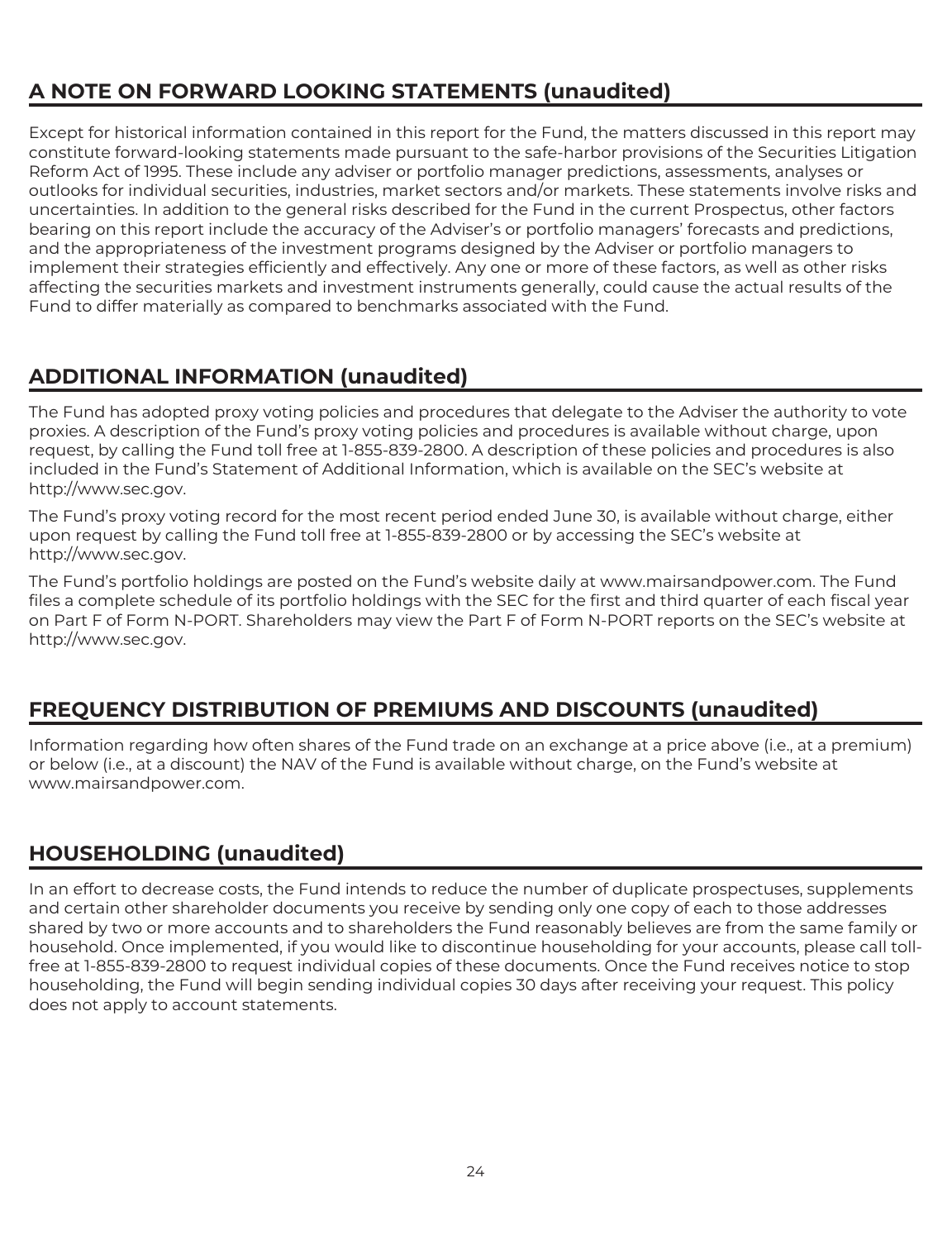# **NOTICE OF PRIVACY POLICY & PRACTICES**

We collect non-public personal information about you from the following sources:

- information we receive about you on applications or other forms;
- information you give us orally; and
- information about your transactions with us or others.

We do not disclose any non-public personal information about our shareholders or former shareholders without the shareholder's authorization, except as permitted by law or in response to inquiries from governmental authorities. We may share information with affiliated parties and unaffiliated third parties with whom we have contracts for servicing the Fund. We will provide unaffiliated third parties with only the information necessary to carry out their assigned responsibility. All shareholder records will be disposed of in accordance with applicable law. We maintain physical, electronic and procedural safeguards to protect your non-public personal information and require third parties to treat your non-public personal information with the same high degree of confidentiality.

In the event that you hold shares of the Fund through a financial intermediary, including, but not limited to, a broker-dealer, bank or trust company, the privacy policy of your financial intermediary would govern how your non-public personal information would be shared with unaffiliated third parties.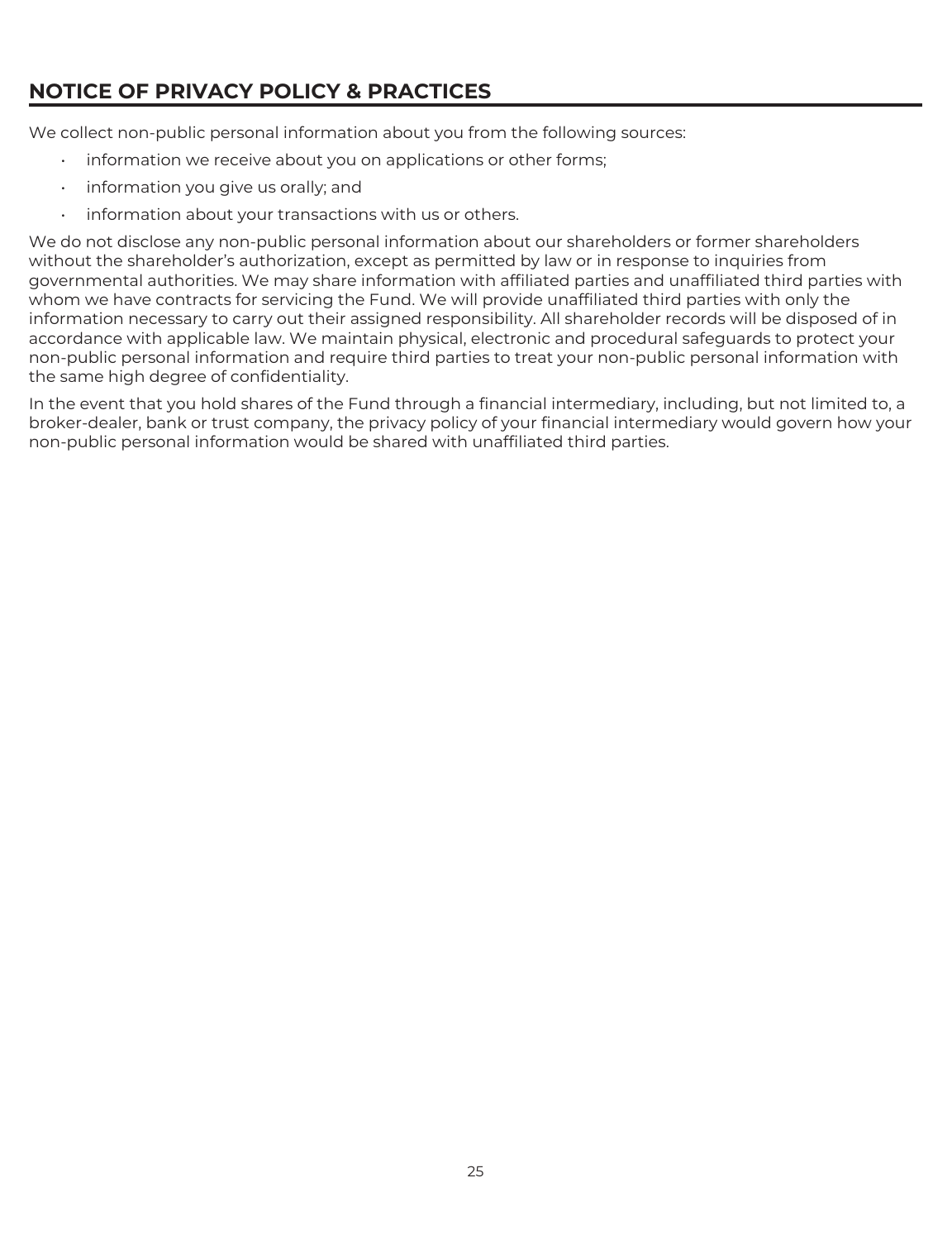# **MAIRS & POWER MINNESOTA MUNICIPAL BOND ETF (MINN)**

#### **For Shareholder Services Call 1-855-839-2800 Or write to:**

 *(via Regular Mail) (via Overnight or Express Mail)* c/o U.S. Bancorp Fund Services, LLC c/o U.S. Bancorp Fund Services, LLC 615 East Michigan Street  $3^{\text{rd}}$  Floor Milwaukee, WI 53201-0701 Milwaukee, WI 53202-0701

P. O. Box 701 **615 East Michigan Street** 

For Fund literature and information, visit the Fund's website at: www.mairsandpower.com

#### **Investment Manager**

Mairs & Power, Inc. W1520 First National Bank Building 332 Minnesota Street Saint Paul, MN 55101

### **Custodian**

U.S. Bank, N.A. Custody Operations 1555 North River Center Drive, Suite 302 Milwaukee, WI 53212

#### **Distributor**

Foreside Fund Services, LLC Three Canal Plaza, Suite 100 Portland, ME 04101

#### **Independent Registered Public Accounting Firm**

Cohen & Company, Ltd. 342 North Water Street, Suite 830 Milwaukee, WI 53202

This report is intended for shareholders of the Fund and may not be used as sales literature unless preceded or accompanied by a current prospectus.